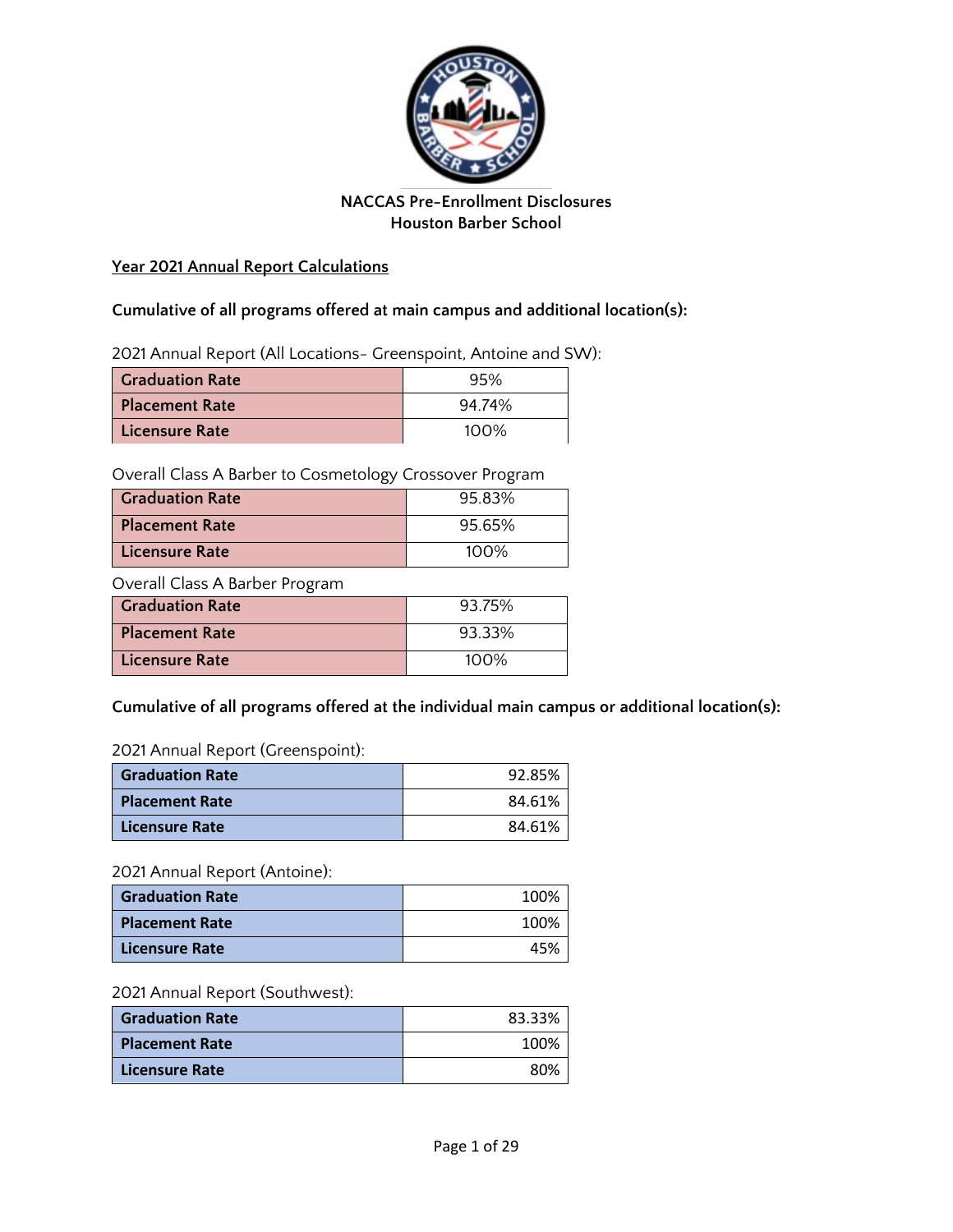

**The specific programs at the individual main campus or additional location(s):**

**Greenspoint** 

2021 Annual Report – Class A Barber (Greenspoint):

| <b>Graduation Rate</b> | 100% |
|------------------------|------|
| <b>Placement Rate</b>  | 50%  |
| Licensure Rate         | 50%  |

2021 Annual Report – Cosmetology to Barber Crossover (Greenspoint):

| <b>Graduation Rate</b> | 91.66% |
|------------------------|--------|
| <b>Placement Rate</b>  | 90.90% |
| Licensure Rate         | 90.90% |

## **Antoine**

2021 Annual Report – Class A Barber (Antoine):

| <b>Graduation Rate</b> | 100%   |
|------------------------|--------|
| <b>Placement Rate</b>  | 100%   |
| <b>Licensure Rate</b>  | 18.18% |

2021 Annual Report – Cosmetology to Barber Crossover (Antoine):

| <b>Graduation Rate</b> | 100%   |
|------------------------|--------|
| <b>Placement Rate</b>  | 100%   |
| Licensure Rate         | 77.77% |

**Southwest** 

2021 Annual Report – Class A Barber (Southwest):

| <b>Graduation Rate</b> | 66.66% |
|------------------------|--------|
| <b>Placement Rate</b>  | 100%   |
| <b>Licensure Rate</b>  | 100%   |

2021 Annual Report – Cosmetology to Barber Crossover (Southwest):

| <b>Graduation Rate</b> | 100%   |
|------------------------|--------|
| <b>Placement Rate</b>  | 100%   |
| <b>Licensure Rate</b>  | 66.66% |

**Year 2020 Annual Report Calculations**

**Cumulative of all programs offered at main campus and additional location(s):**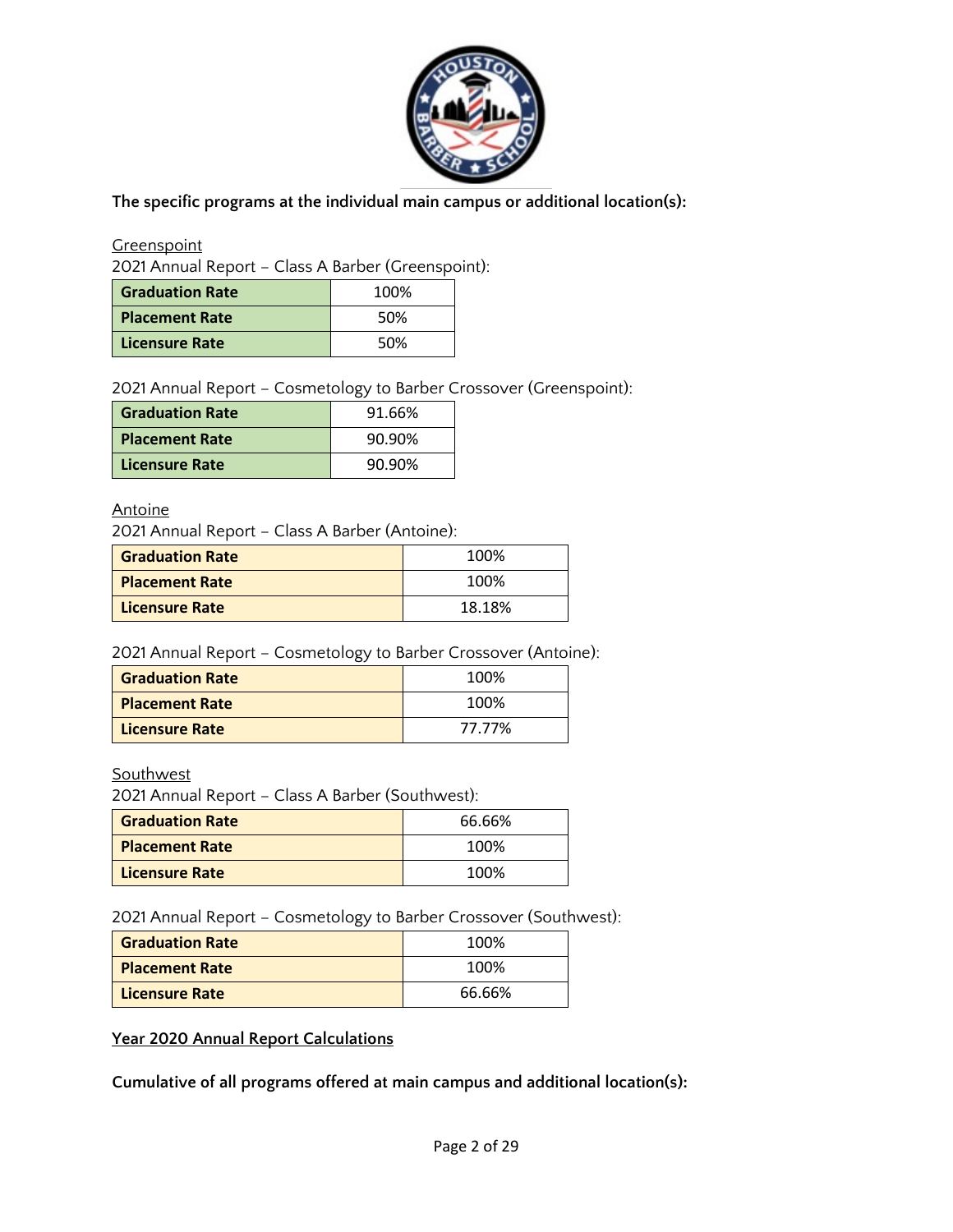

2020 Annual Report (All Locations- Greenspoint, Antoine and SW):

| <b>Graduation Rate</b> | 92.86% |
|------------------------|--------|
| <b>Placement Rate</b>  | 97.44% |
| Licensure Rate         | 100%   |

## **Cumulative of all programs offered at the individual main campus or additional location(s):**

2020 Annual Report (Greenspoint):

| <b>Graduation Rate</b> | 86.87% |
|------------------------|--------|
| <b>Placement Rate</b>  | 92.31% |
| <b>Licensure Rate</b>  | 100%   |

## 2020 Annual Report (Antoine):

| <b>Graduation Rate</b> | 100% |
|------------------------|------|
| <b>Placement Rate</b>  | 100% |
| <b>Licensure Rate</b>  | 100% |

#### 2020 Annual Report (Southwest):

| <b>Graduation Rate</b> | 83.33% |
|------------------------|--------|
| <b>Placement Rate</b>  | 100%   |
| <b>Licensure Rate</b>  | 100%   |

## **The specific programs at the individual main campus or additional location(s):**

**Greenspoint** 

2020 Annual Report – Class A Barber (Greenspoint):

| <b>Graduation Rate</b> | 100% |
|------------------------|------|
| <b>Placement Rate</b>  | 100% |
| Licensure Rate         | 100% |

2020 Annual Report – Cosmetology to Barber Crossover (Greenspoint):

| <b>Graduation Rate</b> | 91.67%  |
|------------------------|---------|
| <b>Placement Rate</b>  | 90.91%  |
| Licensure Rate         | 100.00% |

2020 Annual Report – Barber Instructor (Greenspoint):

| <b>Graduation Rate</b> | N/A |
|------------------------|-----|
| Placement Rate         | N/A |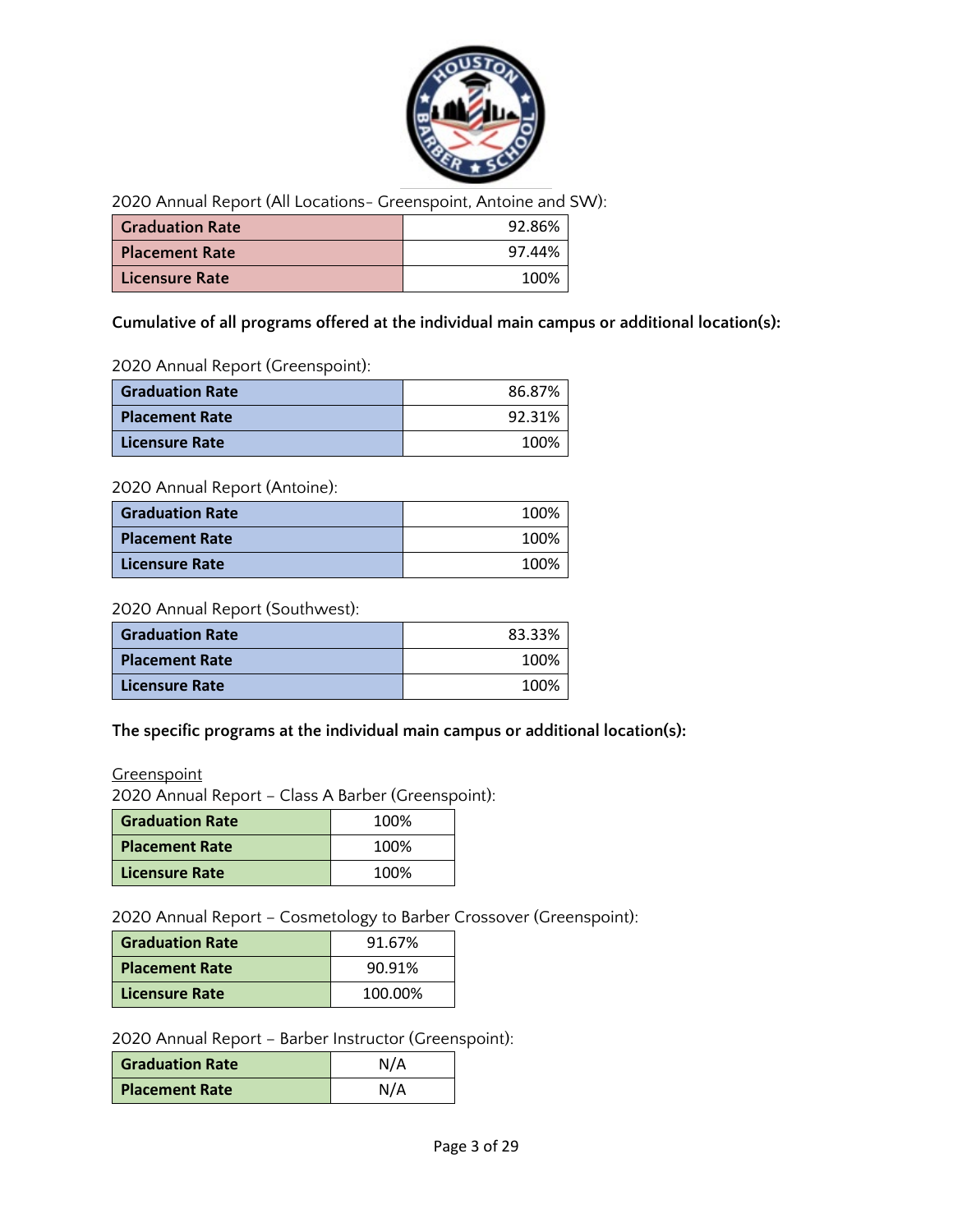

**Licensure Rate** N/A

2020 Annual Report – Barber Instructor with 1 Year Experience (Greenspoint):

| <b>Graduation Rate</b> | N/A |
|------------------------|-----|
| <b>Placement Rate</b>  | N/A |
| Licensure Rate         | N/A |

#### **Antoine**

2020 Annual Report – Class A Barber (Antoine):

| <b>Graduation Rate</b> | 100.00% |
|------------------------|---------|
| <b>Placement Rate</b>  | 100.00% |
| Licensure Rate         | 100.00% |

2019 Annual Report – Cosmetology to Barber Crossover (Antoine):

| <b>Graduation Rate</b> | 100.00% |
|------------------------|---------|
| <b>Placement Rate</b>  | 100.00% |
| <b>Licensure Rate</b>  | 100.00% |

2020 Annual Report – Barber Instructor (Antoine):

| <b>Graduation Rate</b> | 100.00% |
|------------------------|---------|
| <b>Placement Rate</b>  | 100.00% |
| <b>Licensure Rate</b>  | 100.00% |

2020 Annual Report – Barber Instructor with 1 Year Experience (Antoine):

| <b>Graduation Rate</b> | N/A |
|------------------------|-----|
| <b>Placement Rate</b>  | N/A |
| Licensure Rate         | N/A |

**Southwest** 

2020 Annual Report – Class A Barber (Southwest):

| <b>Graduation Rate</b> | 66.67%  |
|------------------------|---------|
| <b>Placement Rate</b>  | 100.00% |
| <b>Licensure Rate</b>  | 100.00% |

2020 Annual Report – Cosmetology to Barber Crossover (Southwest):

| <b>Graduation Rate</b> | 100% |
|------------------------|------|
| <b>Placement Rate</b>  | 100% |
| Licensure Rate         | 100% |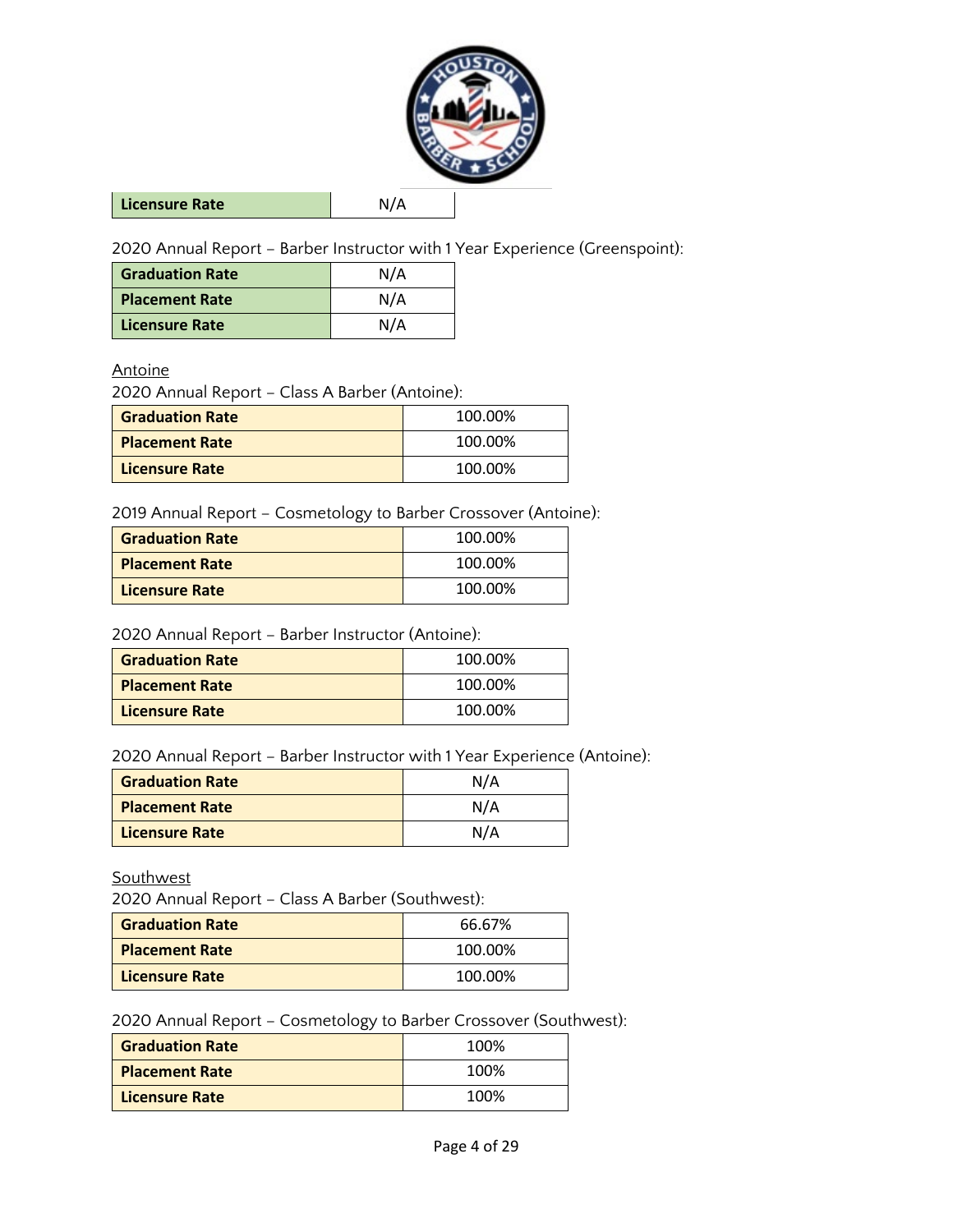

2020 Annual Report – Barber Instructor (Southwest):

| <b>Graduation Rate</b> | N/A |
|------------------------|-----|
| <b>Placement Rate</b>  | N/A |
| <b>Licensure Rate</b>  | N/A |

2020 Annual Report – Barber Instructor with 1 Year Experience (Southwest):

| <b>Graduation Rate</b> | N/A |
|------------------------|-----|
| <b>Placement Rate</b>  | N/A |
| <b>Licensure Rate</b>  | N/A |

#### • **Houston Barber School Catalog**

Houston Barber School provides the Catalog to prospective students in electronic format via email. Additionally, it is shared in hard-copy during the enrollment appointment, prior to signing the enrollment agreement.

Please contact hbsadmissions01@gmail.com or hbsadmissions3@gmail.com for a copy of the Catalog.

#### • **TDLR Licensing Requirements and Criminal History Guidelines**

**[82.20. License Requirements-](https://www.tdlr.texas.gov/barbers/barberrules.htm#8220)-Individuals.** (Rule effective December 8, 2005, 31 TexReg 8075; amended effective March 1, 2006, 31 TexReg 1297; amended effective August 1, 2006, 31 TexReg 5947; amended effective October 11, 2007, 32 TexReg 7048; amended effective February 1, 2012, 37 TexReg 319; amended effective January 1, 2014, 38 TexReg 9518; amended effective July 1, 2014, 39 TexReg 4646; amended effective January 1, 2016, 40 TexReg 8758; amended effective January 15, 2018, 43 TexReg 79; amended effective March 15, 2020, 45 TexReg 1688)

(a) To be eligible for a Class A Barber Certificate, Barber Instructor License, Barber Technician License, Manicurist License, Barber Technician/Manicurist License, Barber Technician/Hair Weaving License or Hair Weaving Specialty Certificate of Registration, an applicant must:

(1) submit the completed application on a department-approved form;

(2) pass the applicable examination;

(3) pay the fee required under §82.80; and

(4) meet other applicable requirements of the Act, this section, and the applicable curriculum standards

set forth in §82.120.

- (b) To be eligible for a Student Permit, an applicant must:
	- (1) submit the completed application on a department-approved form;
	- (2) pay the fee required under §82.80; and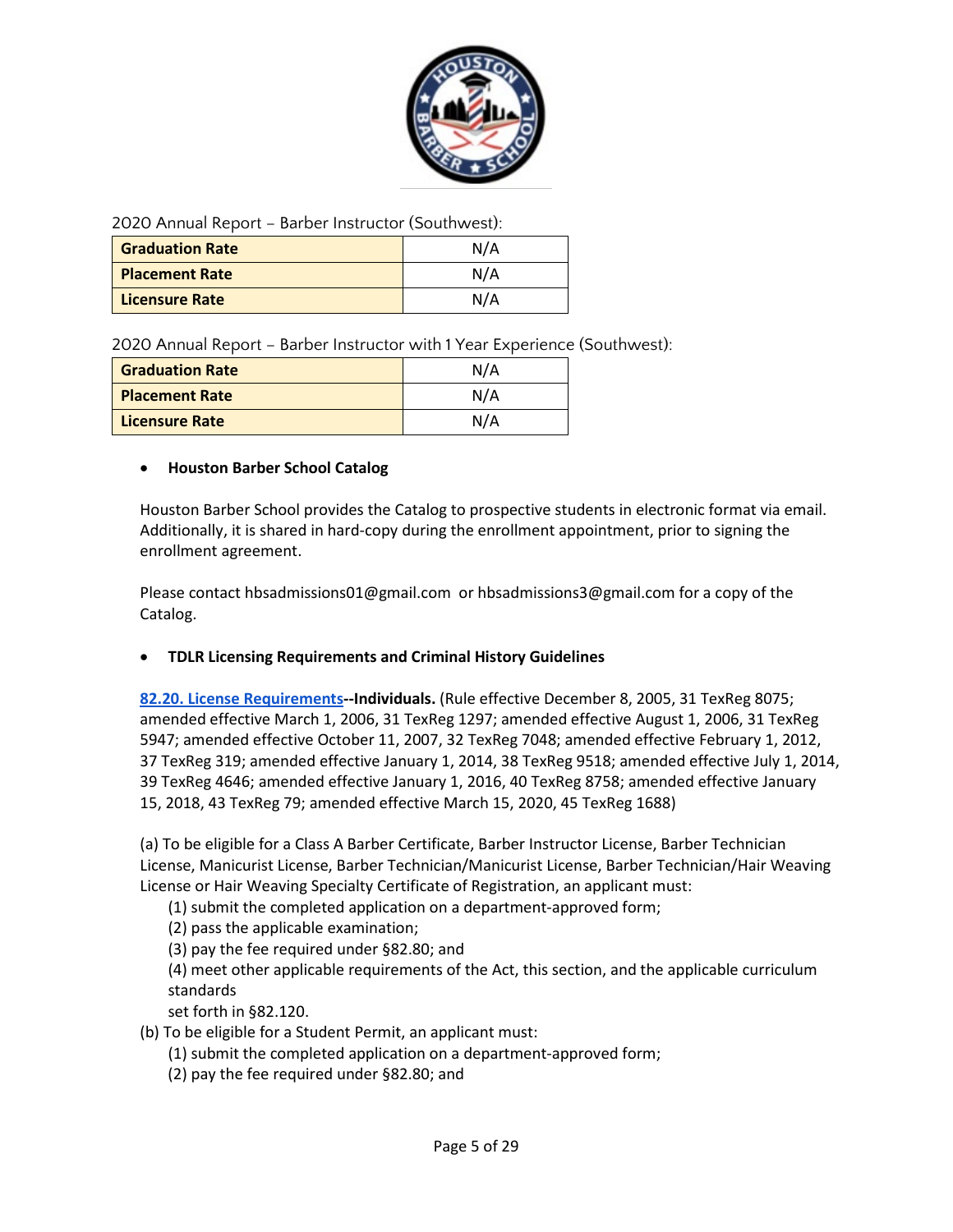

(3) meet other applicable requirements of the Act, this section and the applicable curriculum standards

set forth in §82.120.

(c) Class A Barber Certificate--To be eligible for a Class A barber certificate, an applicant must meet the eligibility requirements set forth in Texas Occupations Code §1601.253.

(d) Barber Instructor License--To be eligible for a Barber Instructor License, an applicant must meet the eligibility requirements set forth in Texas Occupations Code §1601.254.

**[82.21. License Requirements-](https://www.tdlr.texas.gov/barbers/barberrules.htm#8221)-Examinations.** (Rule effective December 8, 2005, 31 TexReg 8075; amended effective March 1, 2006, 31 TexReg 1297; amended effective August 1, 2006, 31 TexReg 5947; amended effective October 11, 2007, 32 TexReg 7048; amended effective February 1, 2012, 37 TexReg 319; amended effective July 1, 2014, 39 TexReg 4646; amended effective January 1, 2016, 40 TexReg 8758; amended effective March 15, 2020, 45 TexReg 1688)

(a) To be eligible for a department examination, an applicant must:

(1) submit a completed license application on a department-approved form;

(2) pay the applicable license application fee under §82.80; and

(3) have completed the number of hours required by this chapter and the Act.

(b) A student enrolled in a 1,000-hour program is eligible to take the written examination when the department receives proof of completion of 900 hours.

(c) All department examinations consist of a written and practical part. A passing grade of 70 on each part is needed to satisfy the examination requirement.

(d) Examinees must pass the written examination before being eligible to take the practical examination.

(e) When appearing for an examination the examinee shall bring the instruments necessary to give a practical demonstration of the barbering services applicable to the license for which the examinee is applying.

(f) The examinee may provide a model, of 16 years of age or older, on whom to demonstrate the practical work. The department may require parental approval for models under 18 years of age. (g) To be admitted to an examination, the examinee must present a current, valid government-

issued photo identification, which includes the applicant's full name and date of birth.

(h) Examinees are required to wear a smock or professional attire for the practical examination. (i) The department will notify an examinee if the examinee fails either the written or practical examination.

(j) Any student or applicant having had a name change during his or her enrollment at any department licensed barber school must notify the department in writing prior to the date on which the student or applicant is scheduled to take any examination, written or practical.

# • **Prerequisites for Employment**

# [Sec. 1601.253.](https://statutes.capitol.texas.gov/docs/OC/htm/OC.1601.htm) **ELIGIBILITY FOR CLASS A BARBER CERTIFICATE.**

(a) An applicant for a Class A barber certificate must:

(1) be at least 16 years of age; and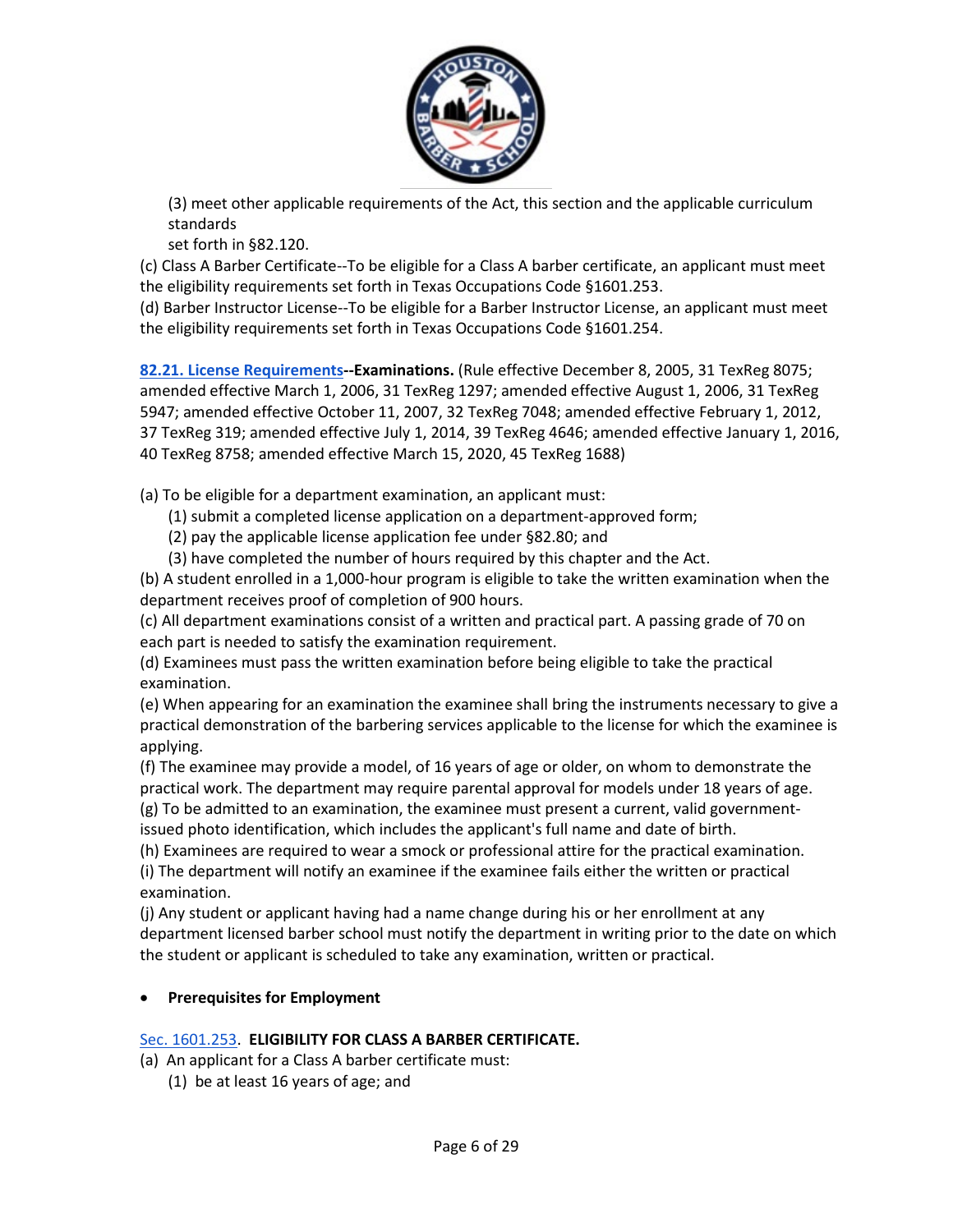

- (2) pass a written and practical examination demonstrating to the department's satisfaction the applicant's fitness and competence to practice barbering.
- (b) The department shall issue a Class A barber certificate to an applicant who:
	- (1) complies with the application requirements of this chapter;
	- (2) passes the applicable examination;
	- (3) pays the required fee; and
	- (4) possesses the other qualifications required by this chapter.

(c) The commission shall adopt rules for the issuance of a Class A barber certificate to a person who holds an ope[r](http://www.statutes.legis.state.tx.us/GetStatute.aspx?Code=OC&Value=1602)ator license under Chapter [1602.](http://www.statutes.legis.state.tx.us/GetStatute.aspx?Code=OC&Value=1602) The department shall issue the certificate to an applicant who:

- (1) holds an active operator license under Chapte[r](http://www.statutes.legis.state.tx.us/GetStatute.aspx?Code=OC&Value=1602) [1602;](http://www.statutes.legis.state.tx.us/GetStatute.aspx?Code=OC&Value=1602)
- (2) completes at least 300 hours of instruction in barbering that includes barber history and shaving through a commission-approved training program in a barber school;
- (3) passes the examination required under Subsection (a); and
- (4) submits to the department:
	- (A) an application on a form prescribed by the department; and
	- (B) the required fee.

Acts 1999, 76th Leg., ch. 388, Sec. 1, eff. Sept. 1, 1999. Amended by: Acts 2005, 79th Leg., Ch. 798 (S.B[.](http://www.legis.state.tx.us/tlodocs/79R/billtext/html/SB00411F.HTM) [411\)](http://www.legis.state.tx.us/tlodocs/79R/billtext/html/SB00411F.HTM), Sec. 2.08, eff. September 1, 2005. Acts 2007, 80th Leg., R.S., Ch. 1049 (H.B[.](http://www.legis.state.tx.us/tlodocs/80R/billtext/html/HB02106F.HTM) [2106\)](http://www.legis.state.tx.us/tlodocs/80R/billtext/html/HB02106F.HTM), Sec. 2, eff. June 15, 2007. Acts 2011, 82nd Leg., R.S., Ch. 1241 (S.B. [1170\)](http://www.legis.state.tx.us/tlodocs/82R/billtext/html/SB01170F.HTM), Sec. 2, eff. September 1, 2011.

## • **Program Information, Course Content, Objectives, & Course Outlines**

#### **Class A Barber**

Clock Hours/Program Length: 1,000 Clock Hours 30 Weeks Full-Time; 34 Hours per Week 50 Weeks Part-Time; 20 Hours per Week

| Week | <b>Topic</b>                                  | <b>Material Covered</b>                                                                                                                                           | # of Hours<br>(Theory) | # of Hours<br>(Practical) |
|------|-----------------------------------------------|-------------------------------------------------------------------------------------------------------------------------------------------------------------------|------------------------|---------------------------|
|      | Introduction and<br><b>Professional Image</b> | Theory: Discuss the profession of<br>Barber styling, the history of<br>barber-styling (1 hour), and the<br>qualities of professional ethical<br>behavior (1 hour) |                        |                           |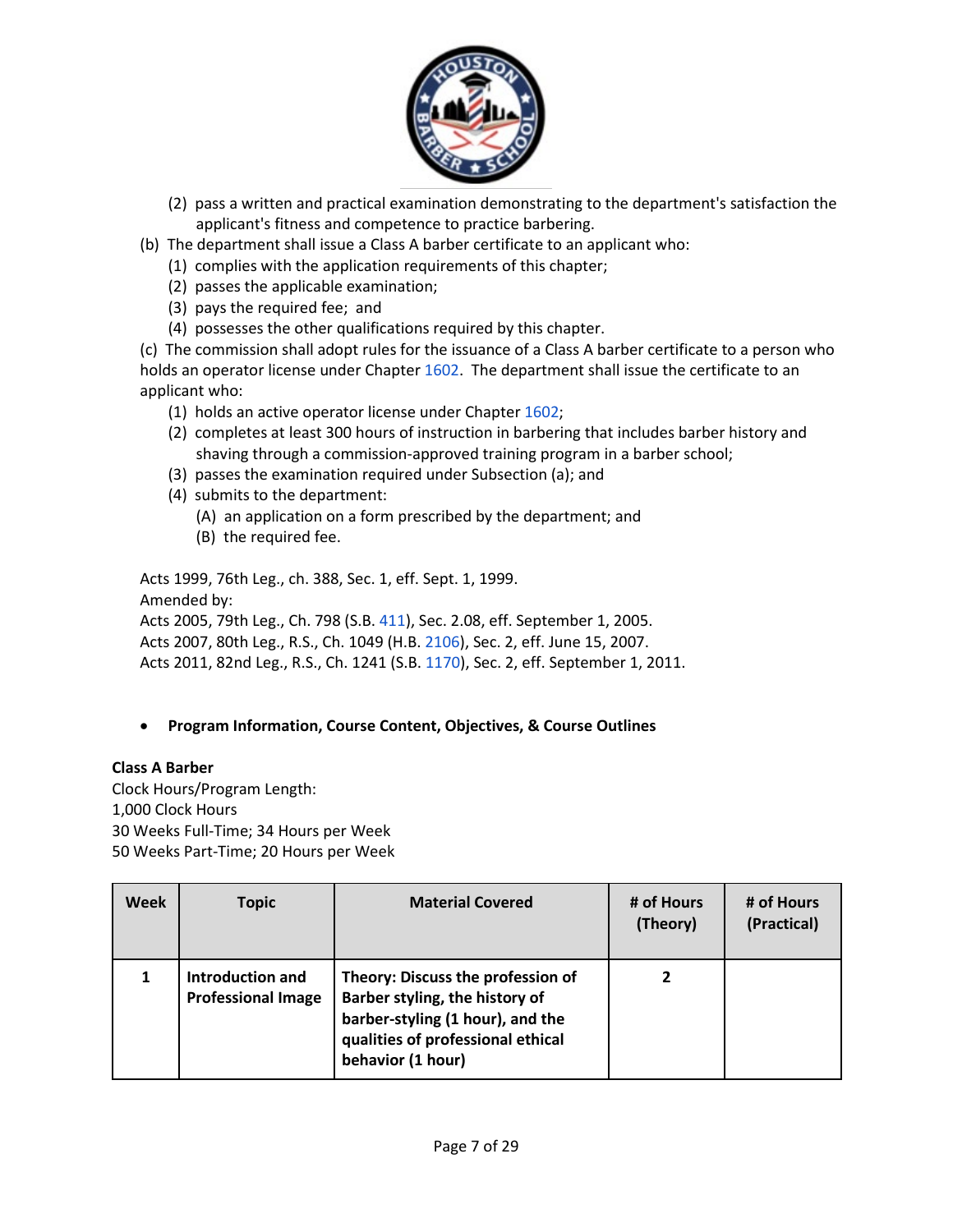

|                | <b>Rules and</b><br><b>Regulations of the</b><br><b>State Board</b>  | Theory: Discuss the ways to prepare<br>for Texas State Board Exam, the<br>primary objectives of licensing laws,<br>the purpose of State Board<br><b>Inspectors and State Board rules</b><br>and regulations of Texas (25 hours).                                                                                                                    | 25           |   |
|----------------|----------------------------------------------------------------------|-----------------------------------------------------------------------------------------------------------------------------------------------------------------------------------------------------------------------------------------------------------------------------------------------------------------------------------------------------|--------------|---|
|                | <b>Scientific</b><br>fundamentals of<br><b>Barbering</b>             | <b>Theory: Discuss the scientific</b><br>fundamentals of barbering (1 hours)<br><b>Practical: Application of the</b><br>scientific fundamentals of barbering<br>to assist in analysis and<br>performance of professional<br>services such as haircutting and<br>styling, beard design, shaves, facials<br>and scalp treatments (5 hours)            | $\mathbf{1}$ | 5 |
|                | <b>Sanitary</b><br>professional<br>techniques                        | <b>Theory: Discuss public sanitation</b><br>measures to promote public health<br>and prevent the spread of infectious<br>diseases. Discuss the rules of<br>sanitation (1 hours).                                                                                                                                                                    | $\mathbf{1}$ |   |
| $\overline{2}$ | <b>Bacteriology</b><br><b>Sterilization and</b><br><b>Sanitation</b> | Theory: Discuss the types and<br>classification of bacteria, how<br>bacterium grows and reproduces<br>and the relationship of bacteria to<br>the spread of disease<br>Theory: Discuss the importance of<br>decontamination, the methods of<br>decontamination in barber shops,<br>effective use of disinfectants,<br>sanitation in barber shops and | 30           |   |
|                |                                                                      | OSHA and safe work practices (30<br>hours)                                                                                                                                                                                                                                                                                                          |              |   |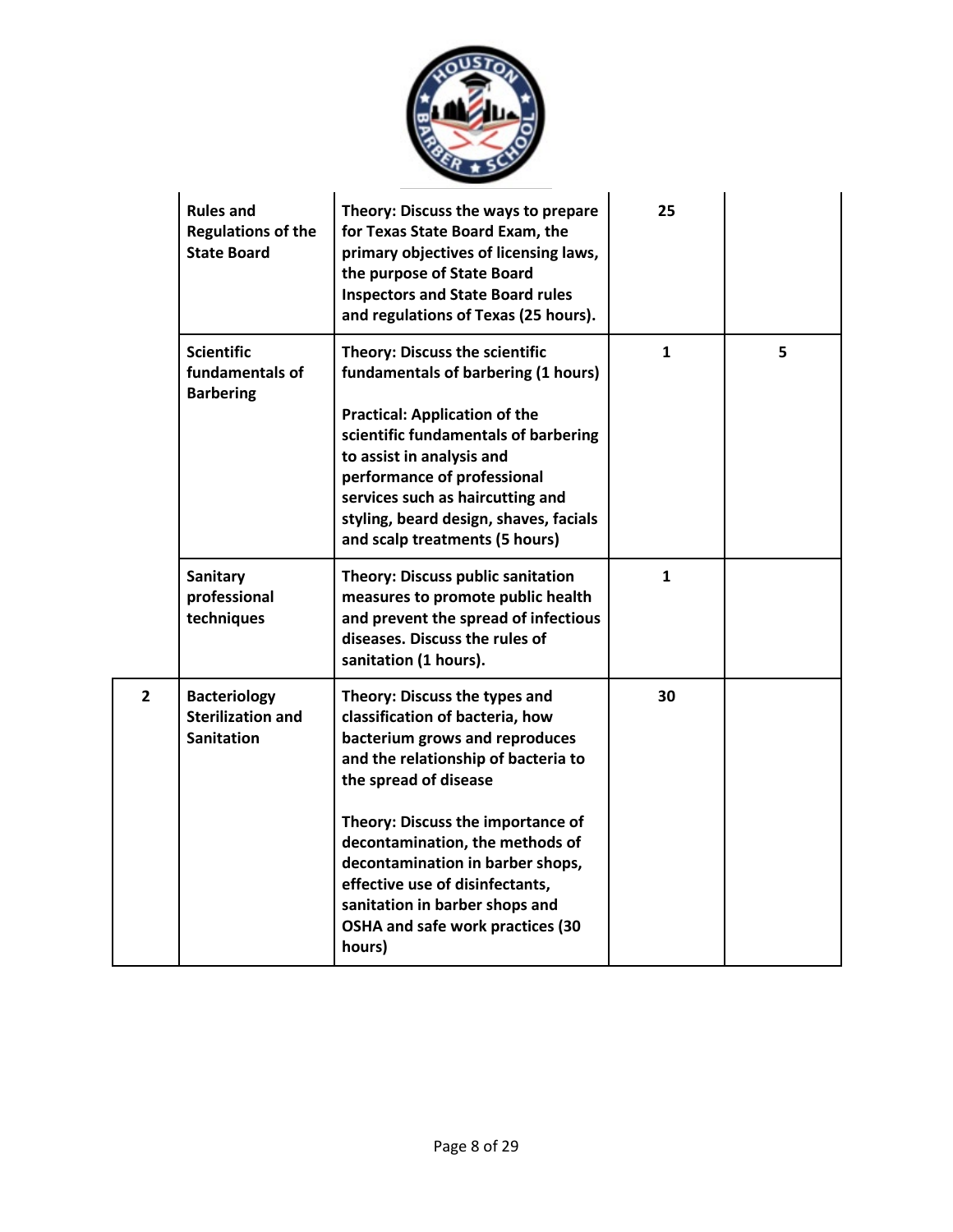

|   | <b>First Aid and Safety</b><br><b>Precautions</b>   | Theory: Discuss first aid and safety<br>precautions in the workplace<br><b>Practical work: Application of first</b><br>aid and safety precautions in the<br>workplace environment (4 hours)                                                                                                                                                                                                                                                                                                                                                                                    |              | 4 |
|---|-----------------------------------------------------|--------------------------------------------------------------------------------------------------------------------------------------------------------------------------------------------------------------------------------------------------------------------------------------------------------------------------------------------------------------------------------------------------------------------------------------------------------------------------------------------------------------------------------------------------------------------------------|--------------|---|
| 3 | <b>Implements, Tools</b><br>and Equipment           | <b>Theory: Discuss the principal</b><br>barbering styling tools and<br>implements used, discuss repair and<br>maintenance methods, discuss parts<br>of the shears, clippers and razors<br>and discuss honing and stropping<br>techniques (1 hour)<br>Practical: Demonstrate proper<br>comb holding positions,<br>demonstrate proper shear holding<br>positions, demonstrate proper<br>clipper holding positions,<br>demonstrate repair and<br>maintenance methods,<br>demonstrate how to hold razors<br>properly, and demonstrate honing<br>and stropping techniques (5 hours) | $\mathbf{1}$ | 5 |
|   | <b>Barbershop</b><br><b>Management</b>              | <b>Theory: Discuss management</b><br>functions of owners or managers (1<br>hour), recordkeeping, operating<br>expenses, handling customer<br>complaints and business laws.                                                                                                                                                                                                                                                                                                                                                                                                     | $\mathbf{1}$ |   |
|   | <b>Disorders of the</b><br>Skin, Hair and<br>Scalp. | <b>Theory: Discuss structure, divisions</b><br>and functions of the skins, layers of<br>hair, chemical and physical bonds in<br>hair, discuss hair growth,<br>distribution and replacement and<br>discuss contagious skin and scalp<br>disorders (5 hours).                                                                                                                                                                                                                                                                                                                    | 5            |   |
|   | Salesmanship                                        | <b>Theory: Discuss salesmanship</b><br>practices (1 hour)                                                                                                                                                                                                                                                                                                                                                                                                                                                                                                                      | $\mathbf{1}$ |   |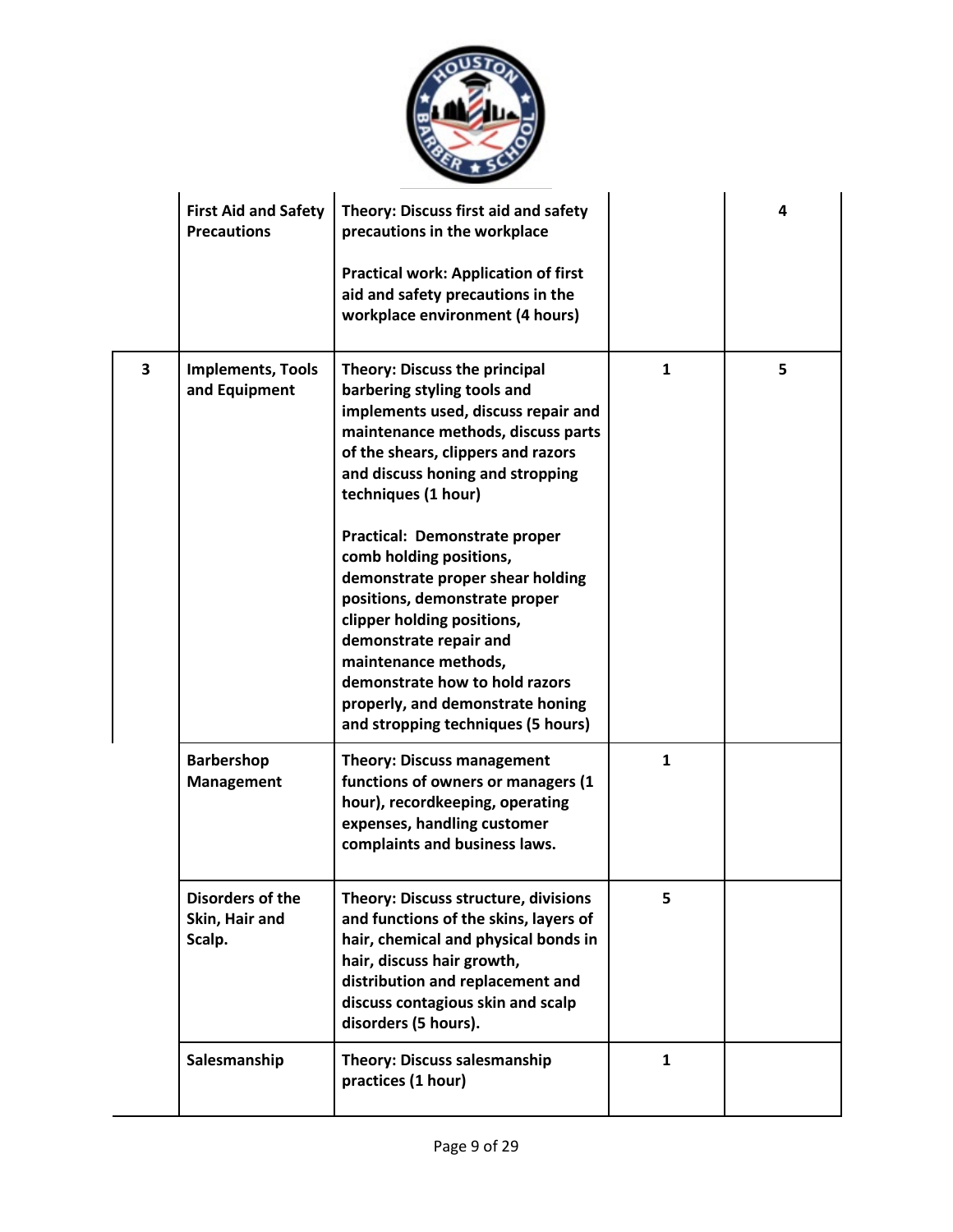

|         | <b>First Aid and Safety</b><br><b>Precautions</b>   | <b>Practical work: Application of first</b><br>aid and safety precautions in the<br>workplace environment (1 hour)                                                                                                          |              | 1  |
|---------|-----------------------------------------------------|-----------------------------------------------------------------------------------------------------------------------------------------------------------------------------------------------------------------------------|--------------|----|
|         | <b>Professional Ethics</b>                          | <b>Practical work: Application of</b><br>ethical behavior and conduct within<br>the barber school expressed<br>through personality, professional<br>image and human relation skills (20<br>hours)                           |              | 20 |
| $4 - 5$ | <b>Haircutting</b>                                  | Theory: Discuss the art of<br>haircutting (male and female) 1<br>hour                                                                                                                                                       | $\mathbf{1}$ | 15 |
|         |                                                     | <b>Practical: Demonstrate the process</b><br>of cutting, tapering and trimming<br>male and female hair (10 hours).<br>Demonstrate the process of clipping<br>male and female hair (5 hours)                                 |              |    |
|         | Scalp, Hair<br><b>Treatments and</b><br><b>Skin</b> | Theory: Discuss proper draping for<br>hair services, shampoo molecules,<br>the PH factor, different types of<br>shampoos, rinses and conditioners,<br>scalp massages and treatment and<br>treatments for alopecia (1 hour). | $\mathbf{1}$ |    |
|         | Anatomy and<br>Physiology                           | Theory: Discuss the function of<br>human cells, metabolism, and the<br>organs and systems of the human<br>body and their functions (50 hours)                                                                               | 50           |    |
|         | Chemistry                                           | <b>Theory: Discuss organic and</b><br>inorganic chemistry, matter and its<br>states, the chemistry of water,<br>properties of elements, compounds<br>and mixtures and chemistry as<br>applied to cosmetics (1 hour)         | $\mathbf{1}$ |    |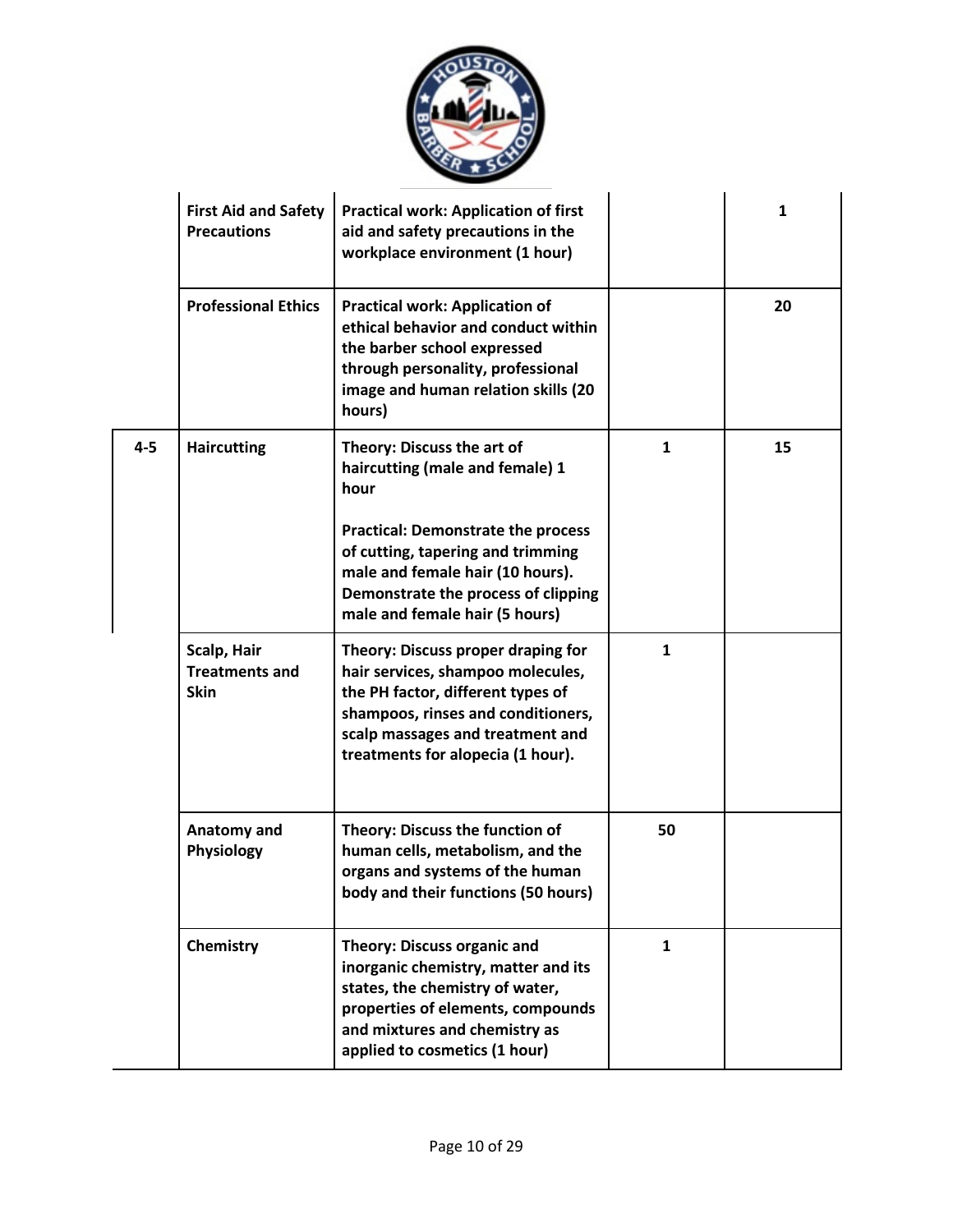

| $6 - 7$ | <b>Electricity and Light</b><br><b>Therapy</b> | Theory: Discuss common electrical<br>terms, types of electricity, electrical<br>measurements, safety devices, light<br>therapy, and proper use of<br>ultraviolet and infrared rays (1<br>hour)                                                                                                                                                                                               | 1              |    |
|---------|------------------------------------------------|----------------------------------------------------------------------------------------------------------------------------------------------------------------------------------------------------------------------------------------------------------------------------------------------------------------------------------------------------------------------------------------------|----------------|----|
|         | <b>Hygiene and Good</b><br><b>Grooming</b>     | Theory: Discuss hygiene and good<br>grooming techniques (1 hour)                                                                                                                                                                                                                                                                                                                             | $\mathbf{1}$   |    |
|         | <b>Cosmetic</b><br><b>Preparations</b>         | <b>Theory: Discuss cosmetic labeling</b><br>and cosmetic preparation<br>techniques (1 hour)                                                                                                                                                                                                                                                                                                  | $\mathbf{1}$   |    |
|         | <b>Facial Massage and</b><br><b>Treatment</b>  | Theory: Discuss the purpose of<br>facial, neck and scalp massages,<br>location and stimulation of muscles<br>and nerves, locations of arteries and<br>veins, benefits and when to give<br>massage. (1 hour) describe facial<br>treatment equipment and types of<br>facial treatments (1 hour)<br><b>Practical: Demonstrate how to</b><br>perform massage and facial<br>treatments (10 hours) | $\overline{2}$ | 10 |
|         | <b>Manicuring</b>                              | <b>Theory: Discuss proper manicuring</b><br>techniques<br><b>Practical: Demonstrate proper</b>                                                                                                                                                                                                                                                                                               |                | 8  |
|         |                                                | manicuring techniques (8 hours)                                                                                                                                                                                                                                                                                                                                                              |                |    |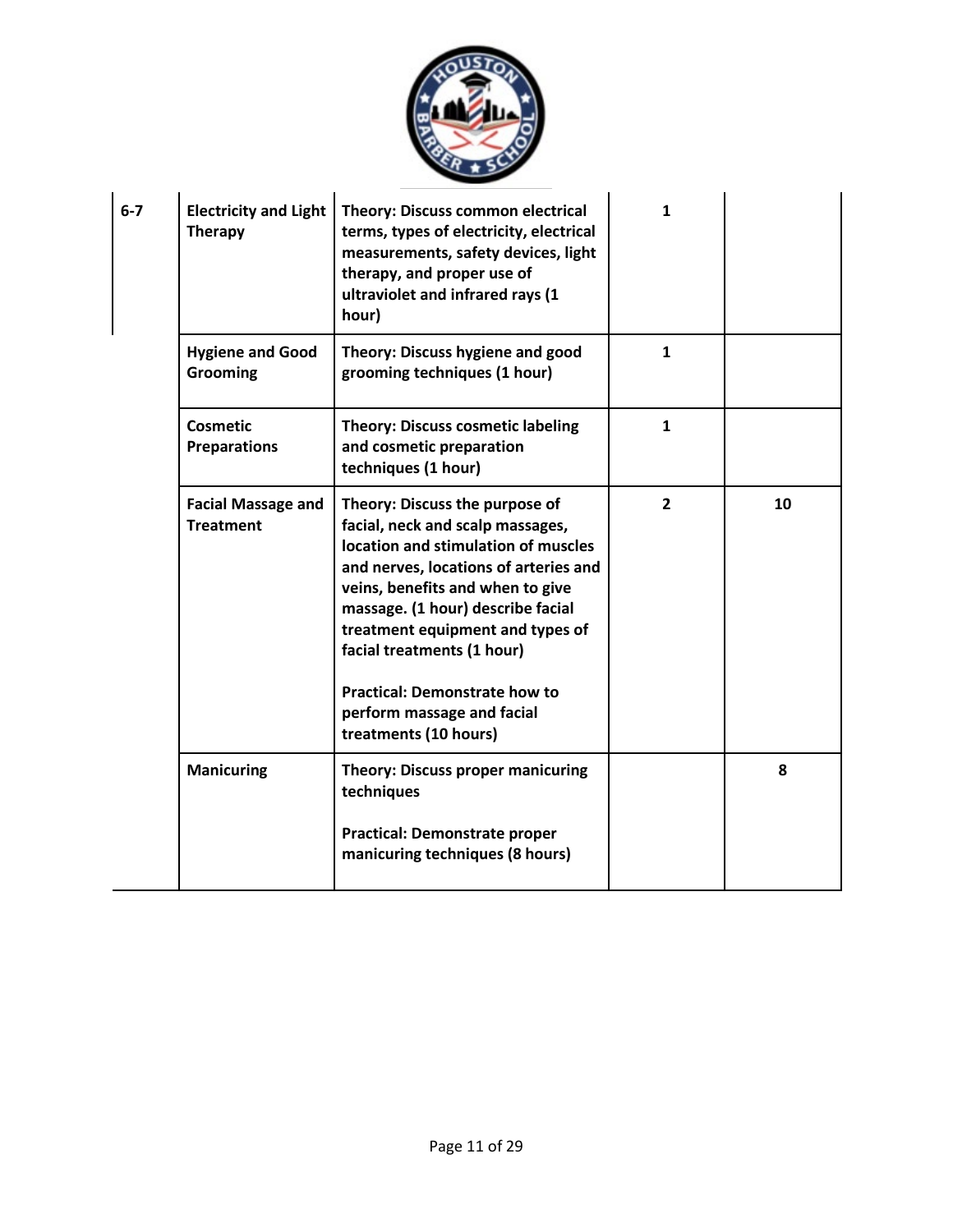

|         | <b>Shaving</b>                                                          | Theory: Discuss the objective and<br>fundamentals of shaving, describe<br>handling of razor in four standard<br>cutting positions and strokes,<br>describe the 14 shaving areas of<br>face, discuss facial and neck shaving<br>and sanitation procedures and<br>precautions (1 hour)<br><b>Practical: Demonstrate shaving</b><br>techniques and handling of the<br>razor (44 hours) | 1            | 44 |
|---------|-------------------------------------------------------------------------|-------------------------------------------------------------------------------------------------------------------------------------------------------------------------------------------------------------------------------------------------------------------------------------------------------------------------------------------------------------------------------------|--------------|----|
| $8 - 9$ | <b>Shaving</b><br>(continued)                                           | Theory: Discuss the objective and<br>fundamentals of shaving, describe<br>handling of razor in four standard<br>cutting positions and strokes,<br>describe the 14 shaving areas of<br>face, discuss facial and neck shaving<br>and sanitation procedures and<br>precautions<br><b>Practical: Demonstrate shaving</b><br>techniques and handling of the<br>razor (36 hours)          |              | 36 |
|         | <b>Cutting and</b><br><b>Processing Curly</b><br>and Over-Curly<br>Hair | <b>Theory: Discuss cutting and</b><br>processing curly and over-curly hair<br>(1 hour)                                                                                                                                                                                                                                                                                              | $\mathbf{1}$ |    |
|         | Honing and<br><b>Stropping</b>                                          | <b>Theory: Discuss honing and</b><br>stropping techniques (1 hour)                                                                                                                                                                                                                                                                                                                  | $\mathbf{1}$ |    |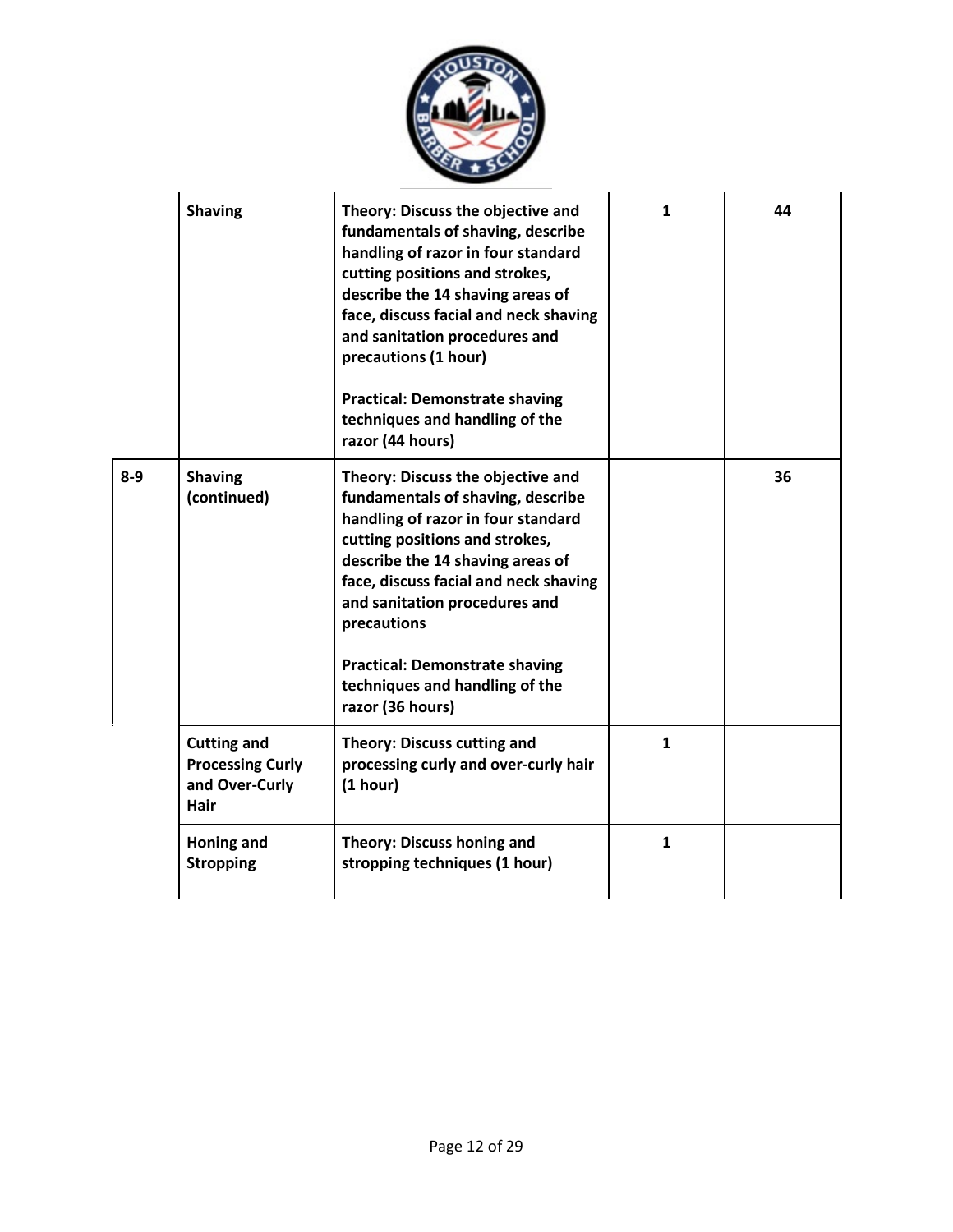

|           | <b>Mustache and</b><br><b>Beard Design</b> | Theory: Describe various designs,<br>how to perform beard trim with<br>shears, comb and trimmers as well<br>as how to perform a beard trim<br>with clippers, comb and trimmers (1<br>hour)<br><b>Practical: Demonstrate how to</b><br>perform beard trim with shears,<br>comb and trimmers as well as how<br>to perform a beard trim with<br>clippers, comb and trimmers (6<br>hours) | $\mathbf{1}$ | 6  |
|-----------|--------------------------------------------|---------------------------------------------------------------------------------------------------------------------------------------------------------------------------------------------------------------------------------------------------------------------------------------------------------------------------------------------------------------------------------------|--------------|----|
|           | <b>Haircutting</b><br>(continued)          | Theory: Discuss the art of<br>haircutting (male and female)                                                                                                                                                                                                                                                                                                                           |              |    |
|           | <b>Hairstyling</b>                         | Theory: Discuss the process on<br>shaping and dressing the hair.<br><b>Practical: Demonstrate shaping (5)</b><br>hours) and dressing (18 hours) the<br>hair                                                                                                                                                                                                                           |              | 23 |
| $10 - 11$ | <b>Hairstyling</b><br>(continued)          | <b>Theory: Describe hair processing</b><br>techniques, and beautifying<br>techniques. In addition, describe<br>hair dressing and hair curling<br>techniques.<br><b>Practical: Demonstrate hair</b><br>processing techniques (5 hours),<br>beautifying techniques (2 hours),<br>dressing techniques (5 hours) and<br>curling techniques (5 hours)                                      |              | 17 |
|           | Shampooing and<br><b>Rinsing</b>           | <b>Theory: Discuss shampooing and</b><br>rinsing techniques (1 hour)<br><b>Practical: Demonstrate shampooing,</b><br>rinsing (30 hours) and cleansing<br>techniques (20 hours)                                                                                                                                                                                                        | $\mathbf{1}$ | 50 |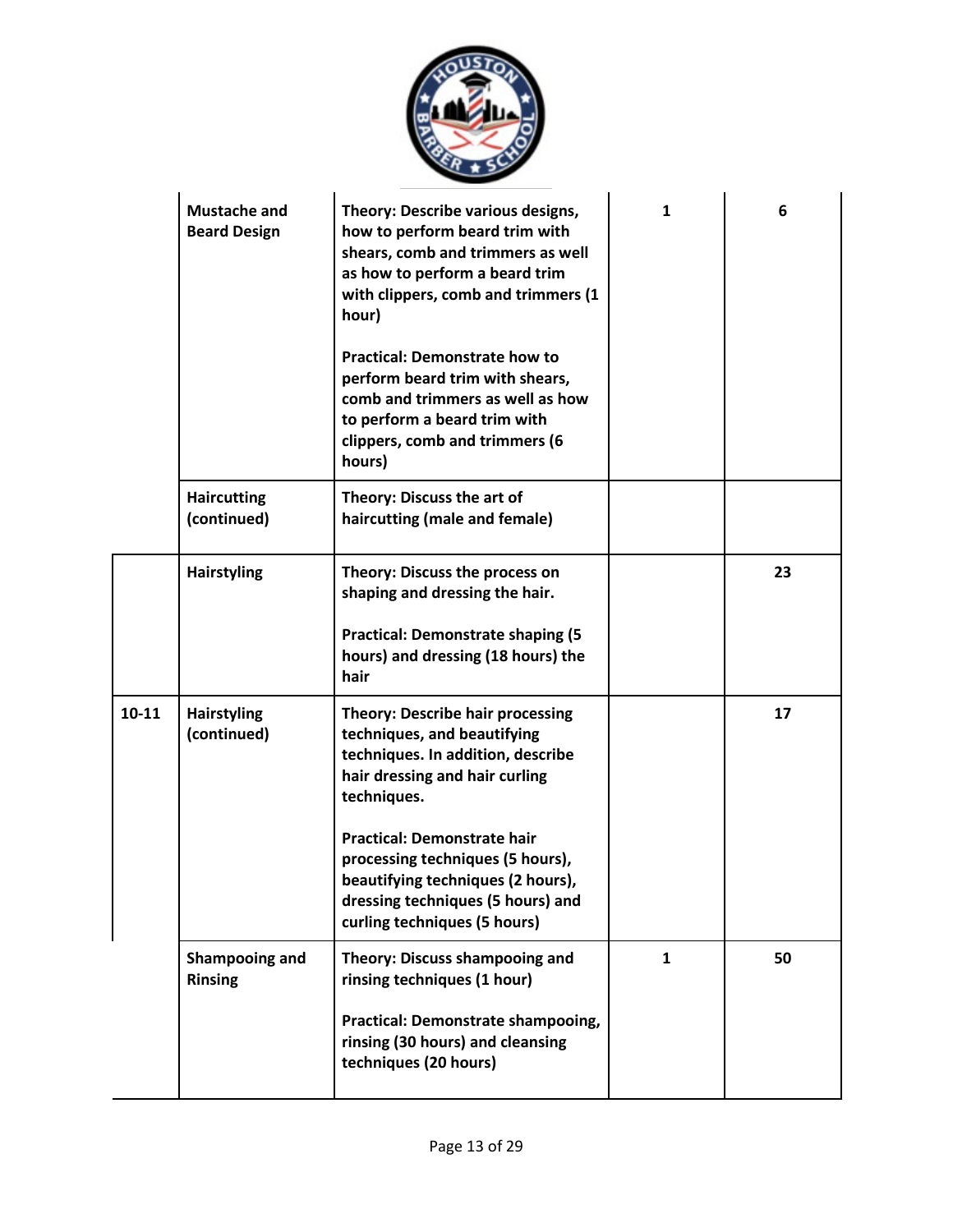

| $12 - 15$ | <b>Hairstyling</b><br>(continued) | Theory: Discuss various hair styling<br>techniques. Discuss hair bleaching<br>and hair dying techniques, Discuss<br>the process of waving and<br>straightening hair. Discuss hair<br>weaves and hair pieces. Discuss<br>how to arrange and singe hair.<br><b>Practical: Demonstrate hair styling</b><br>techniques (50 hours), hair<br>bleaching and dying techniques (20<br>hours), waving hair techniques (25<br>hours) and hair straightening<br>techniques (25 hours). Demonstrate<br>hair weaving and hair pieces<br>techniques (5 hours). In addition,<br>demonstrate how to arrange hair<br>(10 hours) and how to singe the hair<br>(1 hour) | 136 |
|-----------|-----------------------------------|-----------------------------------------------------------------------------------------------------------------------------------------------------------------------------------------------------------------------------------------------------------------------------------------------------------------------------------------------------------------------------------------------------------------------------------------------------------------------------------------------------------------------------------------------------------------------------------------------------------------------------------------------------|-----|
| 16-30     | <b>Haircutting</b><br>(continued) | <b>Theory: Discuss the client</b><br>consultation process, the sections of<br>the head as applied to haircutting,<br>describe the principles of facial<br>shapes and profiles, discuss the<br>fundamental terms used in<br>haircutting, discuss finger and shear<br>cutting, shear over comb cutting,<br>clipper cutting and razor cutting.                                                                                                                                                                                                                                                                                                         |     |
|           | <b>Hairstyling</b><br>(continued) | Theory: Describe free form blow<br>drying techniques, how to style hair<br>with blow dryer, comb and brush.<br>Discuss the actions involved in<br>permanent waving, the chemical<br>actions on hair during permanent<br>waving, describe the client<br>consultation and hair analysis<br>process, proper rodding and<br>perming procedures, and safety<br>precautions of permanent waving.                                                                                                                                                                                                                                                          | 490 |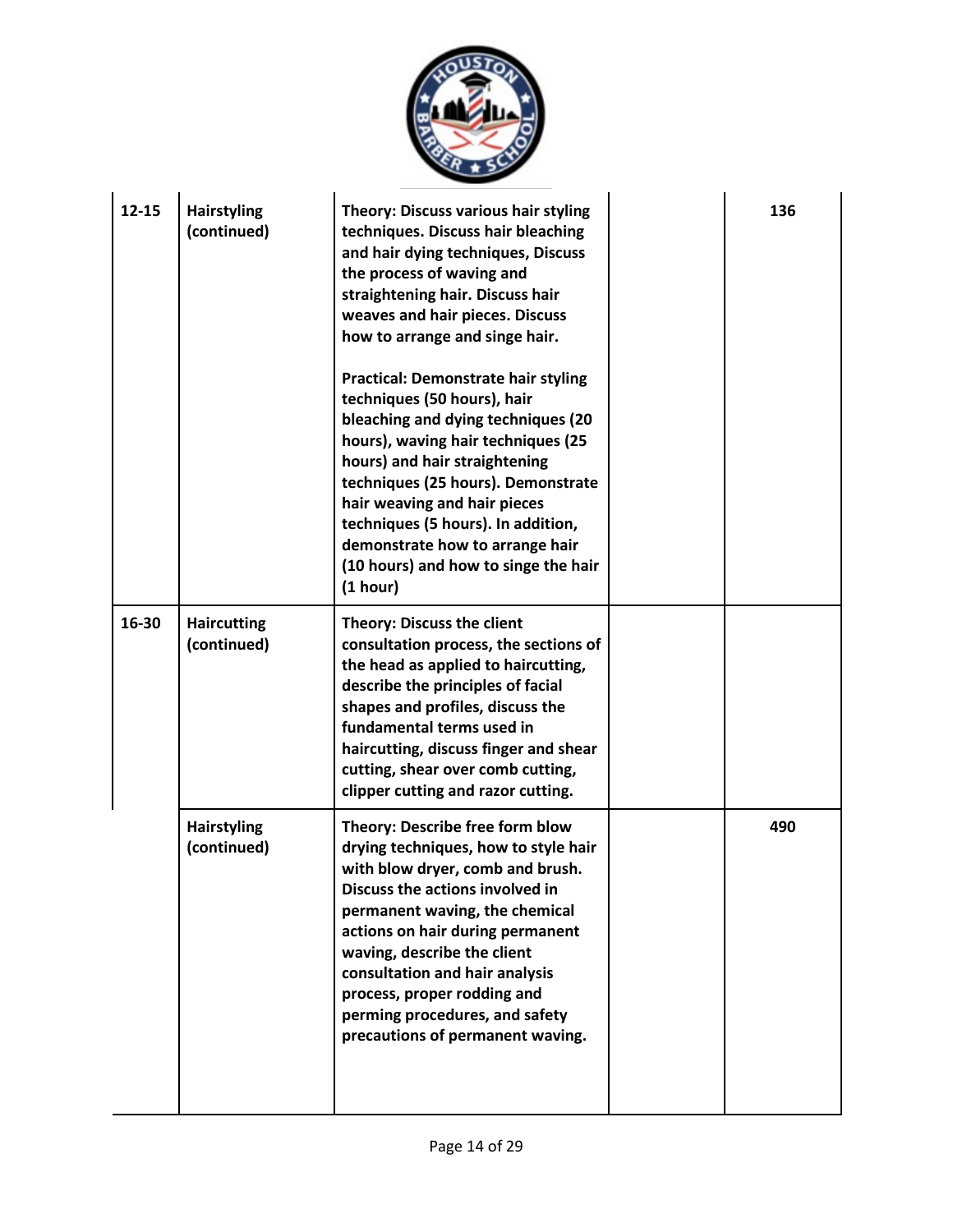

|         |                         | Practical: Demonstrate various hair<br>dressing techniques (482 hours) and<br>beautifying techniques (8 hours) |     |     |
|---------|-------------------------|----------------------------------------------------------------------------------------------------------------|-----|-----|
|         | $(1,000$ -hour course): | Total Required Number of Hours for Class "A" Barber Curriculum                                                 | 130 | 870 |
| Course: |                         | Total Required Number of Hours for Barber Instructor 500 Hour                                                  | 125 | 375 |

# **Cosmetology to Barber Crossover**

Clock Hours/Program Length: 300 Clock Hours 8 Weeks Full-Time, 38 Hours per Week 15 Weeks Part-Time, 20 Hours per Week

| <b>Week</b> | <b>Topic</b>                          | <b>Material Covered</b>                                                                           | # of Hours<br>(Theory) | # of Hours<br>(Practical) |
|-------------|---------------------------------------|---------------------------------------------------------------------------------------------------|------------------------|---------------------------|
|             | <b>History of</b><br><b>Barbering</b> | Theory: Discuss the profession of<br>Barber styling and the history of<br>barber-styling (1 hour) |                        |                           |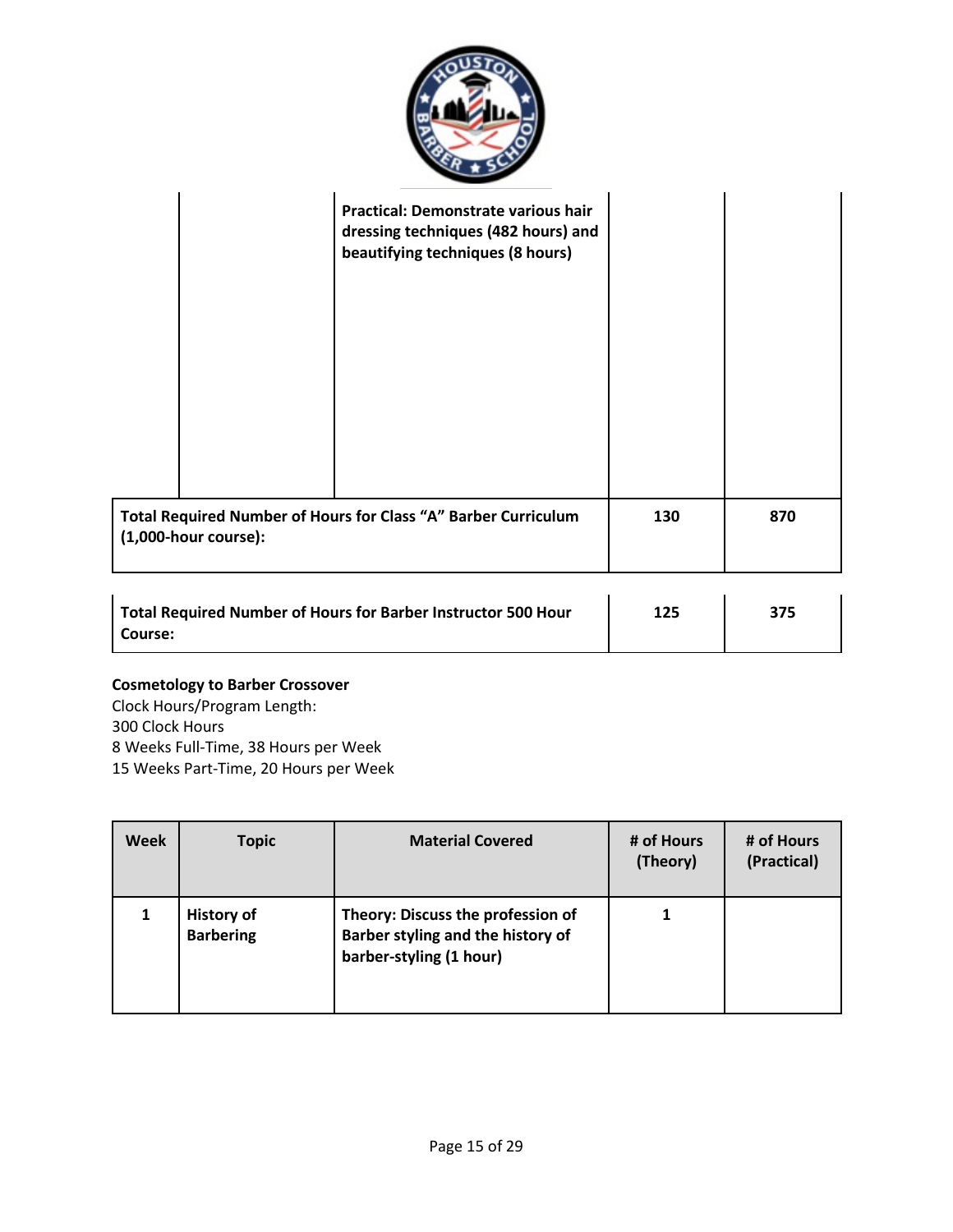

|   | <b>Job Skills</b><br><b>Preparation/Rules</b><br>and Regulations of<br>the State Board | <b>Theory: Discuss employment</b><br>assistance, resume preparation,<br>developing a portfolio and ways to<br>prepare for the Class A Barber Texas<br><b>State Board Exam, the primary</b><br>objectives of licensing laws. (1 hour)                                                                                           | $\mathbf{1}$ |    |
|---|----------------------------------------------------------------------------------------|--------------------------------------------------------------------------------------------------------------------------------------------------------------------------------------------------------------------------------------------------------------------------------------------------------------------------------|--------------|----|
|   | Implements,<br><b>Honing and</b><br><b>Stropping</b>                                   | Theory: Discuss the principal<br>barbering styling tools and<br>implements used, discuss repair and<br>maintenance methods, discuss parts<br>of the shears, clippers and razors<br>and discuss honing and stropping<br>techniques (5 hours)                                                                                    | 5            |    |
|   | <b>Men's Haircutting</b><br>and Tapering                                               | <b>Practical: Demonstrate the</b><br>following:<br>-Proper comb holding positions<br>-Proper shear holding positions<br>- Proper clipper holding positions<br>-Repair and maintenance methods<br>-How to hold razors properly.<br>In addition, demonstrate process of<br>cutting and tapering the hair (25<br>hours)           |              | 25 |
| 2 | <b>Shaving</b>                                                                         | Theory: Discuss the objective and<br>fundamentals of shaving, describe<br>handling of razor in four standard<br>cutting positions and strokes,<br>describe the 14 shaving areas of<br>face, discuss facial and neck shaving<br>and sanitation procedures and<br>precautions (5 hours)<br><b>Practical: Demonstrate shaving</b> | 5            | 30 |
|   |                                                                                        | techniques and handling of the<br>razor (30 hours)                                                                                                                                                                                                                                                                             |              |    |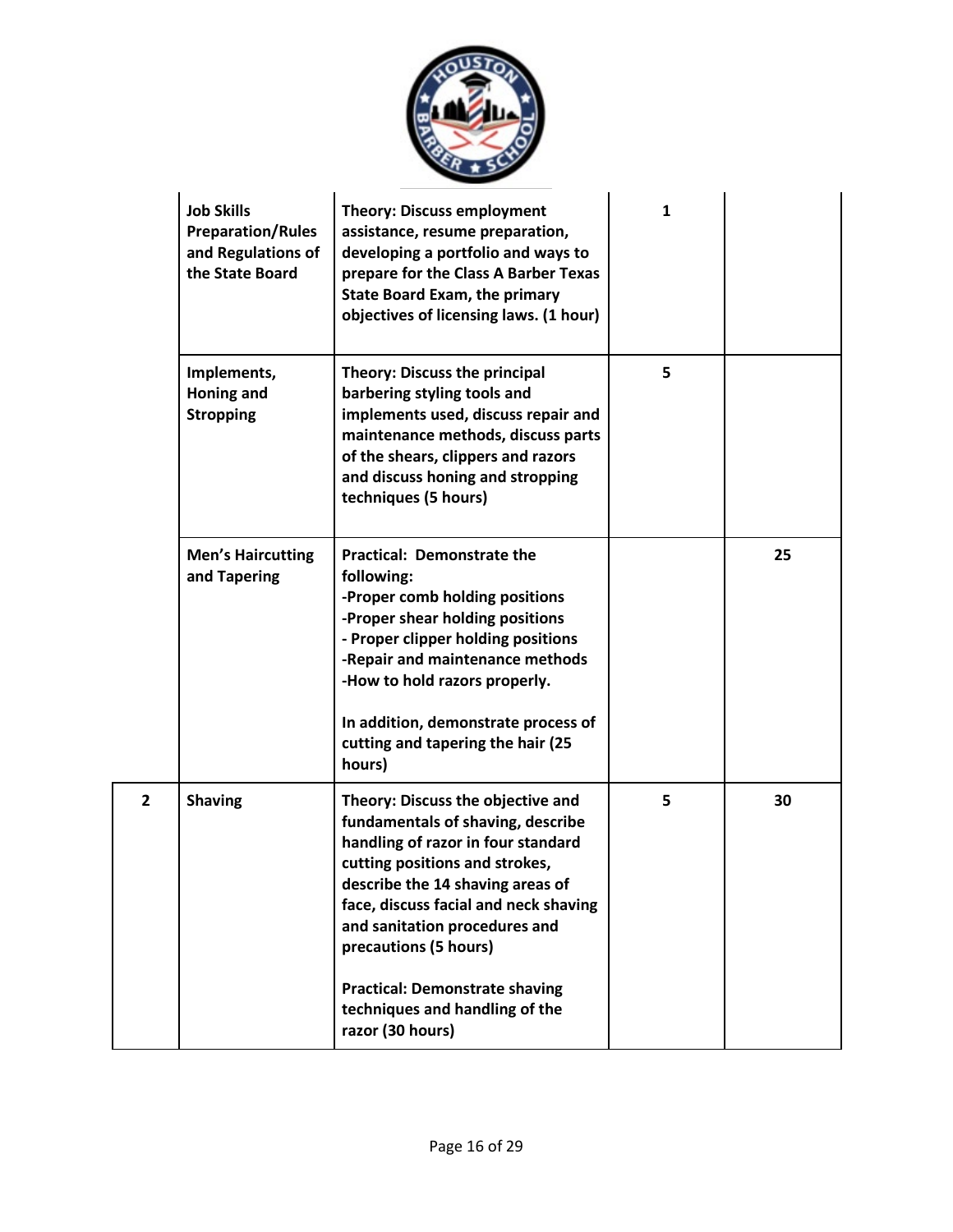

| 3                       | <b>Shaving</b><br>(Continued)                           | Theory: Discuss the objective and<br>fundamentals of shaving, describe<br>handling of razor in four standard<br>cutting positions and strokes,<br>describe the 14 shaving areas of<br>face, discuss facial and neck shaving<br>and sanitation procedures and<br>precautions<br><b>Practical: Demonstrate shaving</b><br>techniques and handling of the<br>razor (30 hours)                                                                                                                      |   | 30 |
|-------------------------|---------------------------------------------------------|-------------------------------------------------------------------------------------------------------------------------------------------------------------------------------------------------------------------------------------------------------------------------------------------------------------------------------------------------------------------------------------------------------------------------------------------------------------------------------------------------|---|----|
| $\overline{\mathbf{4}}$ | <b>Men's Haircutting</b><br>and Tapering                | <b>Theory: Discuss the client</b><br>consultation process, the sections of<br>the head as applied to haircutting,<br>describe the principles of facial<br>shapes and profiles, discuss the<br>fundamental terms used in<br>haircutting, discuss finger and shear<br>cutting, shear over comb cutting,<br>clipper cutting and razor cutting (5<br>hours)<br><b>Practical: Demonstrate men's</b><br>haircutting techniques, clipping<br>techniques and process of tapering<br>the hair (30 hours) | 5 | 30 |
| 5                       | <b>Men's Haircutting</b><br>and Tapering<br>(continued) | <b>Theory: Discuss the client</b><br>consultation process, the sections of<br>the head as applied to haircutting,<br>describe the principles of facial<br>shapes and profiles, discuss the<br>fundamental terms used in<br>haircutting, discuss finger and shear<br>cutting, shear over comb cutting,<br>clipper cutting and razor cutting<br><b>Practical: Demonstrate men's</b><br>haircutting techniques, clipping<br>techniques and process of tapering<br>the hair (10 hours)              |   | 10 |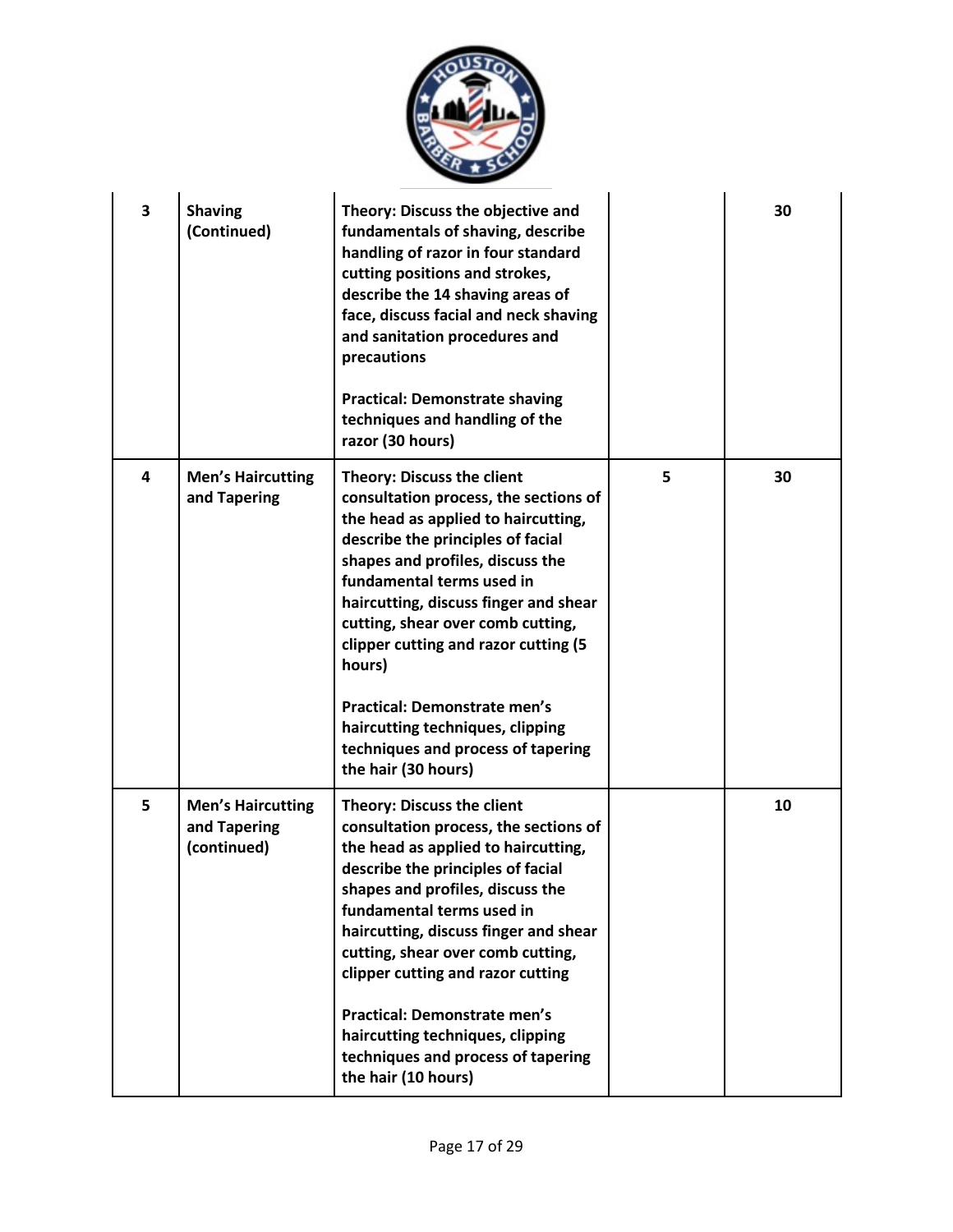

|   | <b>Beard and</b><br><b>Mustache</b><br><b>Trimming and</b><br><b>Design</b> | Theory: Describe various designs,<br>how to perform beard trim with<br>shears, comb and trimmers as well<br>as how to perform a beard trim<br>with clippers, comb and trimmers (1<br>hour)<br><b>Practical: Demonstrate how to</b><br>perform beard trim with shears,<br>comb and trimmers as well as how<br>to perform a beard trim with<br>clippers, comb and trimmers (25<br>hours)                                                                                             | 1            | 25 |
|---|-----------------------------------------------------------------------------|------------------------------------------------------------------------------------------------------------------------------------------------------------------------------------------------------------------------------------------------------------------------------------------------------------------------------------------------------------------------------------------------------------------------------------------------------------------------------------|--------------|----|
| 6 | Anatomy and<br><b>Physiology Review</b>                                     | Theory: Discuss the function of<br>human cells, metabolism, and the<br>organs and systems of the human<br>body and their functions (1 hour)                                                                                                                                                                                                                                                                                                                                        | $\mathbf{1}$ |    |
|   | <b>Men's Haircutting</b><br>and Tapering<br>(Continued)                     | <b>Theory: Discuss the client</b><br>consultation process, the sections of<br>the head as applied to haircutting,<br>describe the principles of facial<br>shapes and profiles, discuss the<br>fundamental terms used in<br>haircutting, discuss finger and shear<br>cutting, shear over comb cutting,<br>clipper cutting and razor cutting<br><b>Practical: Demonstrate men's</b><br>haircutting techniques, clipping<br>techniques and process of tapering<br>the hair (35 hours) |              | 35 |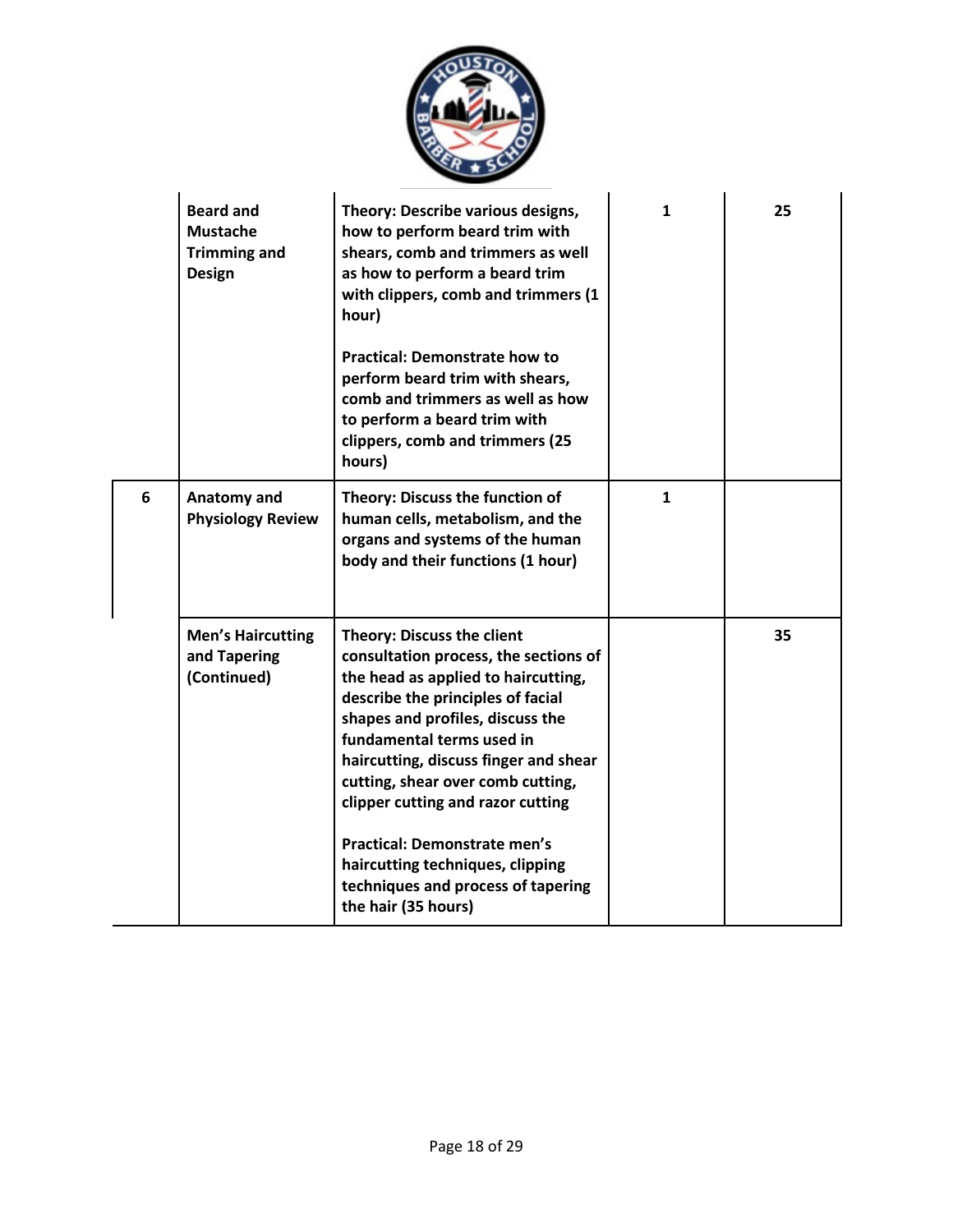

| 7 | <b>Hair Coloring</b><br><b>Review</b>                   | Theory: Discuss the principles of<br>color theory, the three<br>classifications of hair color,<br>preparation for coloring hair,<br>describe techniques for applying<br>tints and lighteners, products used<br>to color beards and mustaches and<br>safety precautions during hair<br>coloring procedures (1 hour)<br><b>Practical: Demonstrate how to</b><br>bleach and dye hair (5 hours)                                                                                        | 1 | 5  |
|---|---------------------------------------------------------|------------------------------------------------------------------------------------------------------------------------------------------------------------------------------------------------------------------------------------------------------------------------------------------------------------------------------------------------------------------------------------------------------------------------------------------------------------------------------------|---|----|
|   | <b>Men's Haircutting</b><br>and Tapering<br>(Continued) | <b>Theory: Discuss the client</b><br>consultation process, the sections of<br>the head as applied to haircutting,<br>describe the principles of facial<br>shapes and profiles, discuss the<br>fundamental terms used in<br>haircutting, discuss finger and shear<br>cutting, shear over comb cutting,<br>clipper cutting and razor cutting<br><b>Practical: Demonstrate men's</b><br>haircutting techniques, clipping<br>techniques and process of tapering<br>the hair (30 hours) |   | 30 |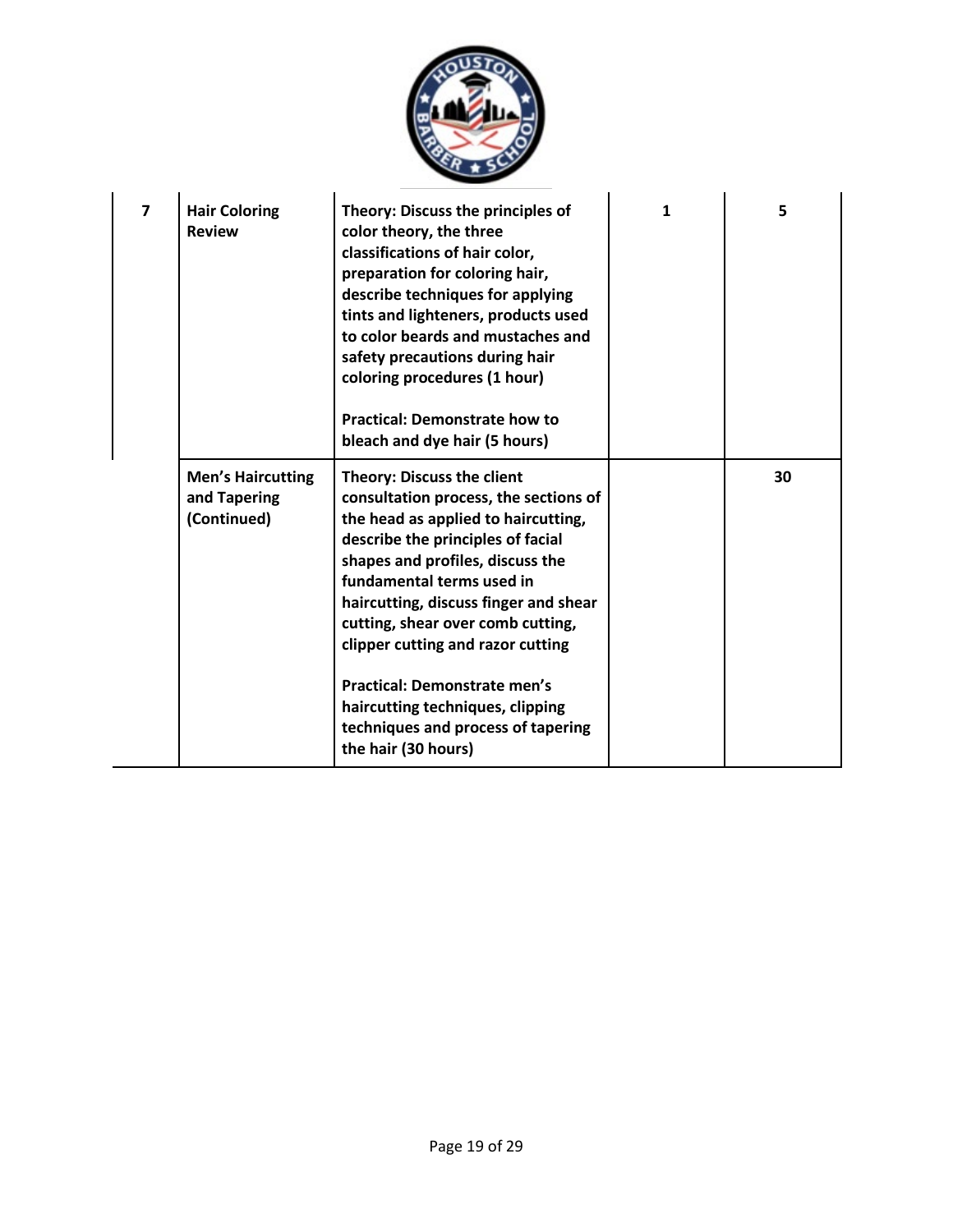

| 8 | <b>Permanent Waving</b><br>and Relaxing<br><b>Review</b> | Theory: Discuss the actions involved<br>in permanent waving and chemical<br>relaxing, safety precautions of<br>permanent waving and chemical<br>relaxing. Also, discuss the products<br>used for chemical hair relaxing, sets<br>in chemical hair relaxing, chemical<br>blow outs, discuss soft curl and<br>permanent procedure process (1<br>hour)<br><b>Practical: Demonstrate the</b>                                                                                    | 1            | 5  |
|---|----------------------------------------------------------|-----------------------------------------------------------------------------------------------------------------------------------------------------------------------------------------------------------------------------------------------------------------------------------------------------------------------------------------------------------------------------------------------------------------------------------------------------------------------------|--------------|----|
|   |                                                          | following:<br>-Actions involved in permanent<br>waving consisting of proper rodding<br>and perming procedures<br>-Chemical hair relaxing procedures<br>and safety precautions and<br>procedures.<br>-Hair straightening techniques<br>-Hair processing procedures (5<br>hours)                                                                                                                                                                                              |              |    |
|   | <b>Men's Haircutting</b><br>and Tapering<br>(Continued)  | <b>Theory: Discuss the client</b><br>consultation process, the sections of<br>the head as applied to haircutting,<br>describe the principles of facial<br>shapes and profiles, discuss the<br>fundamental terms used in<br>haircutting, discuss finger and shear<br>cutting, shear over comb cutting,<br>clipper cutting and razor cutting<br>Practical: Demonstrate men's<br>haircutting techniques, clipping<br>techniques and process of tapering<br>the hair (30 hours) |              | 30 |
| 9 | <b>Manicuring and</b><br><b>Nail Care Review</b>         | <b>Theory: Discuss proper manicuring</b><br>and nail care techniques (1 hour)<br><b>Practical: Demonstrate proper</b><br>manicuring techniques (5 hours)                                                                                                                                                                                                                                                                                                                    | $\mathbf{1}$ | 5  |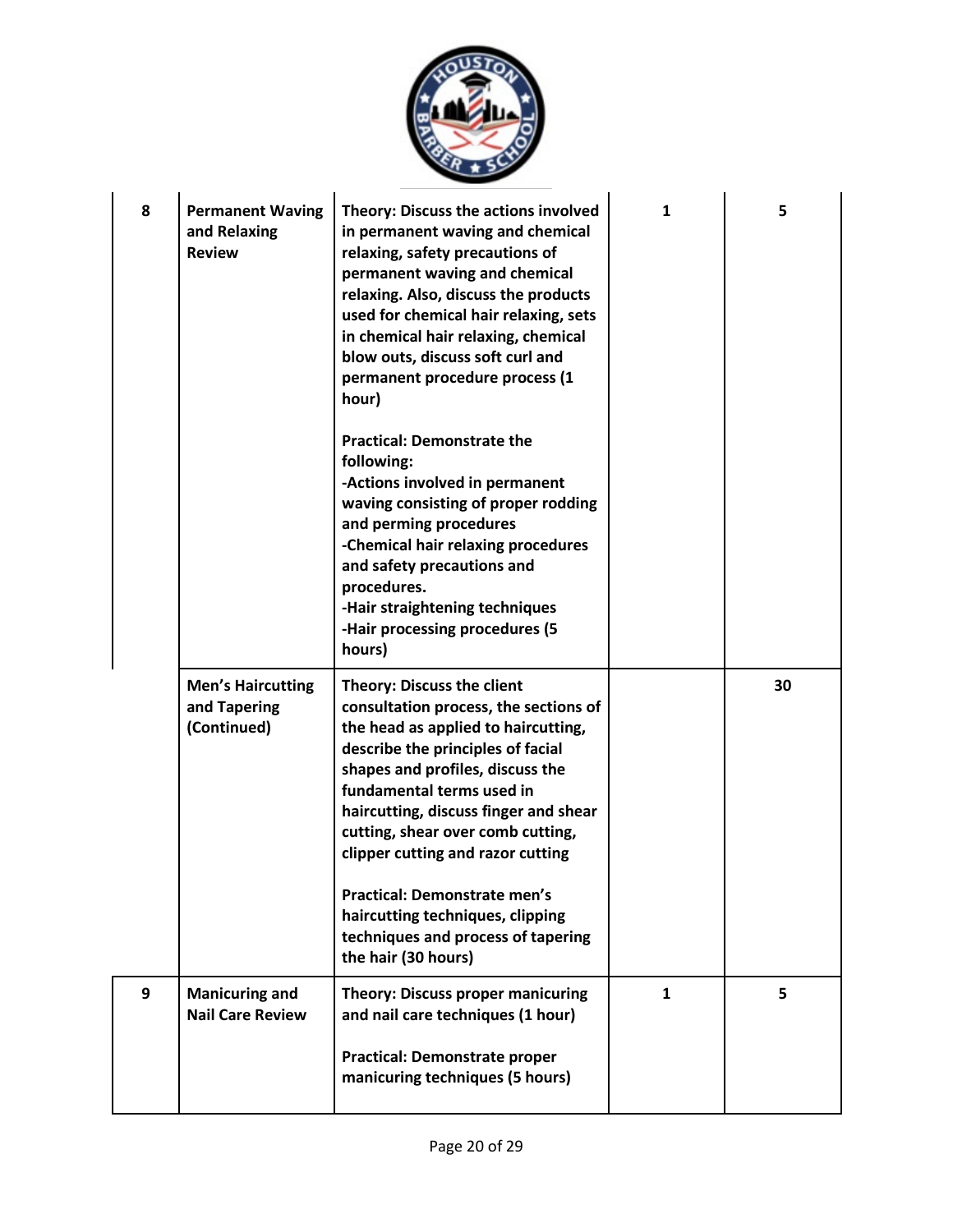

|   | <b>Facial Treatment</b><br>and Skin Care<br><b>Review</b> | Theory: Discuss the purpose of<br>facial, neck and scalp massages,<br>location and stimulation of muscles<br>and nerves, locations of arteries and<br>veins. Describe facial treatment<br>equipment and types of facial<br>treatments (1 hour)<br>Practical: Demonstrate proper facial<br>treatments and skin care techniques<br>(5 hours)                                                                                                                                        | $\mathbf{1}$ | 5   |
|---|-----------------------------------------------------------|-----------------------------------------------------------------------------------------------------------------------------------------------------------------------------------------------------------------------------------------------------------------------------------------------------------------------------------------------------------------------------------------------------------------------------------------------------------------------------------|--------------|-----|
|   | <b>Men's Haircutting</b><br>and Tapering<br>(Continued)   | <b>Theory: Discuss the client</b><br>consultation process, the sections of<br>the head as applied to haircutting,<br>describe the principles of facial<br>shapes and profiles, discuss the<br>fundamental terms used in<br>haircutting, discuss finger and shear<br>cutting, shear over comb cutting,<br>clipper cutting and razor cutting<br><b>Practical: Demonstrate men's</b><br>haircutting techniques, clipping<br>techniques and process of tapering<br>the hair (5 hours) |              | 5   |
| 9 | <b>Blow Drying</b><br><b>Hairstyling Review</b>           | Theory: Describe free form blow<br>drying techniques, how to style hair<br>with blow dryer, comb and brush (1<br>hour)<br><b>Practical: Demonstrate various hair</b><br>styling techniques using a blow<br>dryer, comb and brush (2.5 hours)                                                                                                                                                                                                                                      | $\mathbf{1}$ | 2.5 |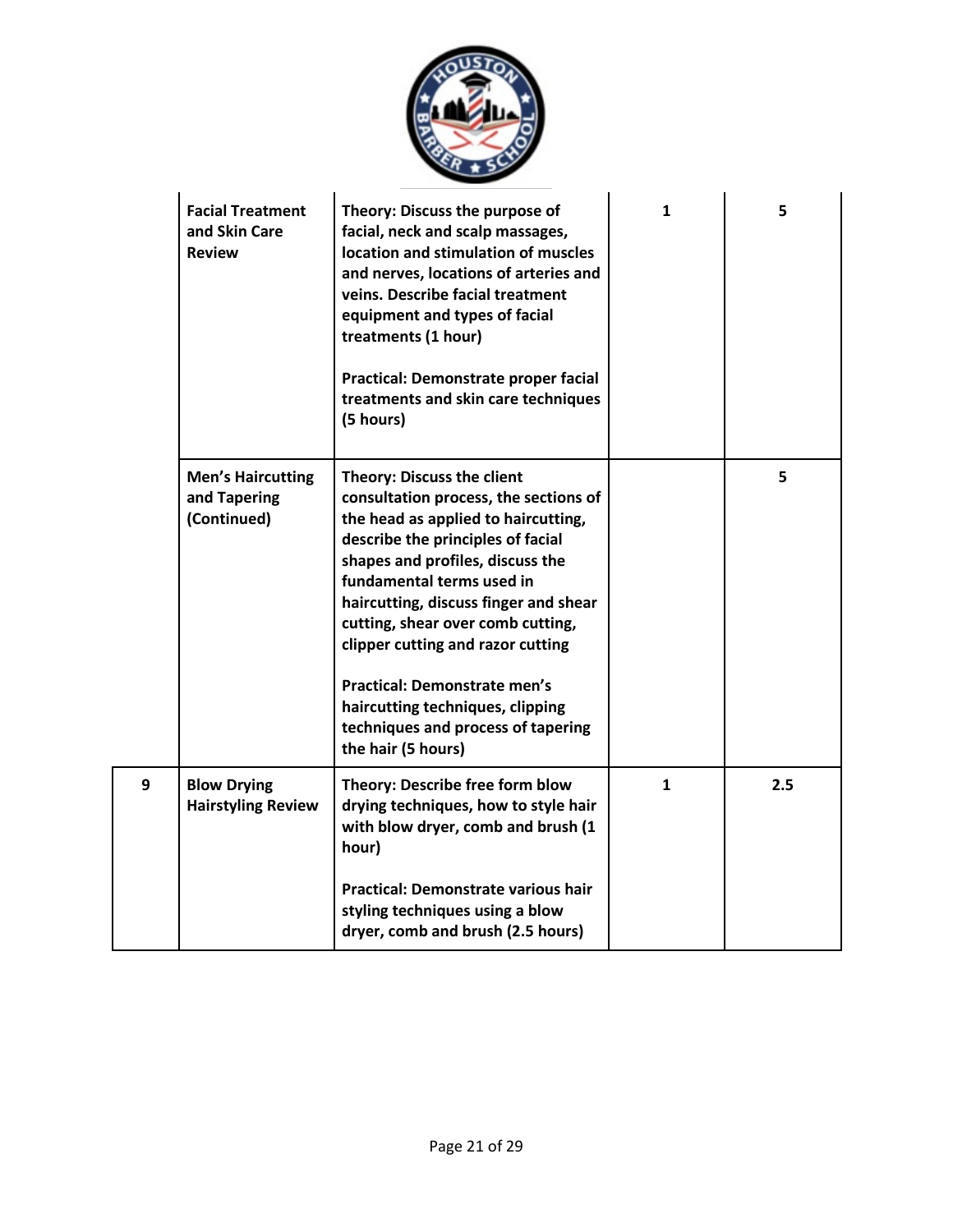

| Shampooing and<br>Conditioning<br><b>Review</b> | Theory: Discuss proper draping for<br>hair services, the PH factor,<br>different types of shampoos, rinses<br>and conditioners, and shampooing<br>and rinsing techniques (1 hour)<br><b>Practical: Demonstrate shampooing</b><br>and conditioning techniques (2.5<br>hours) |    | 2.5 |
|-------------------------------------------------|-----------------------------------------------------------------------------------------------------------------------------------------------------------------------------------------------------------------------------------------------------------------------------|----|-----|
| <b>Crossover Course:</b>                        | <b>Total Required Number of Hours for Cosmetology to Barber</b>                                                                                                                                                                                                             | 25 | 275 |

## • **Satisfactory Academic Progress Policy and Requirements**

#### Satisfactory Academic Progress Policy

In order to meet the requirements of satisfactory academic progress, all students in all programs, including both full-time and part-time students, must meet the following requirements, which are provided to potential students during the admissions process prior to enrollment:

- Achieve a minimum cumulative grade point average of 70%.
- Maintain a minimum cumulative attendance of 70%.
- Meet all state curriculum requirements.

Satisfactory Academic Progress includes both quantitative (attendance) and qualitative (academic) performance elements that are evaluated on a cumulative basis based on actual hours completed at each evaluation period. At the end of each evaluation period, students must have attained a minimum cumulative grade point average of 70%, consisting of both written tests and skills assessment, and a minimum cumulative attendance of 70% to be making Satisfactory Academic Progress.

All students are provided with a written report of their Satisfactory Academic Progress results within three (3) business days of the evaluation point being reached, based on actual hours, for their personal records. If the student fails to meet Satisfactory Academic Progress requirements at the point of evaluation, the student will be required to sign the report, undergo academic advising, and agree to an Academic Improvement Plan that outlines steps to improve their academic performance by the next evaluation point.

#### Evaluation Periods:

Students are evaluated for Satisfactory Academic Progress at the following evaluation point(s), based on actual hours: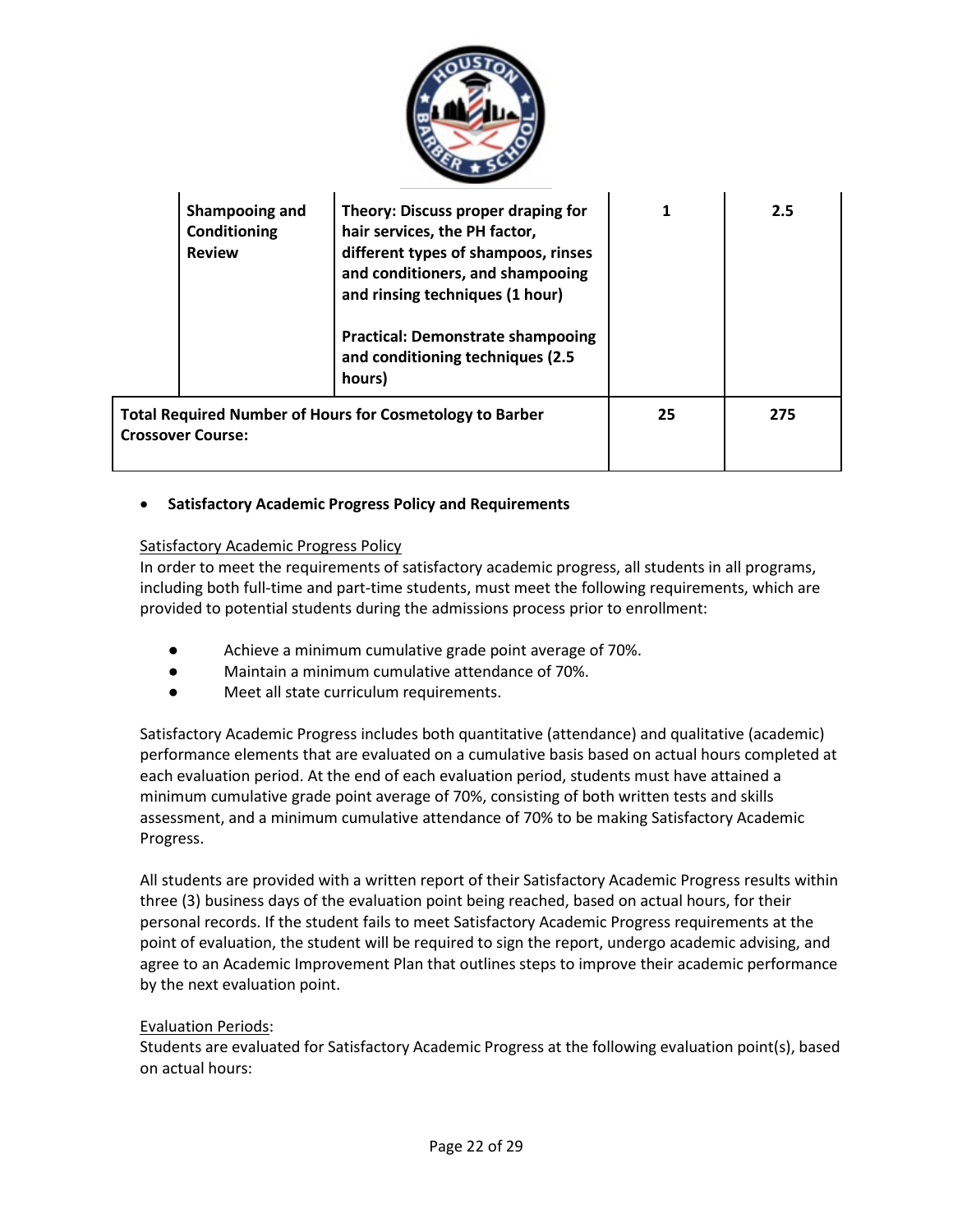

- 
- Cosmetology to Barber Crossover 150 Clock Hours

Class A Barber 1980 Clock Hours 2012 150, 900 Clock Hours

Students who meet the minimum requirements for attendance and academic performance at the required evaluation points are considered to be making satisfactory academic progress until the next scheduled evaluation.

## Attendance Progress Evaluations:

Students are required to attend a minimum of 70% of the scheduled hours possible based on the applicable attendance schedule in order to be considered to maintain satisfactory attendance progress. Evaluations are conducted at the end of each evaluation period to determine if the student has met the minimum requirement of 70% cumulative attendance to ensure that the student will graduate within the maximum time frame allowed. The attendance policy applies to all students enrolled in all programs whether attending on a full-time or part-time basis.

#### Maximum Time Frame:

The maximum time, which does not exceed 143% of the program length, allowed for students to complete each program at satisfactory academic progress is stated below:

| <b>Programs</b>                         | <b>Weeks</b> | <b>Normal Time Frame</b><br><b>Scheduled</b><br><b>Hours</b> | <b>Max Time Frame</b><br><b>Weeks</b><br><b>Hours</b> | <b>Scheduled</b> |
|-----------------------------------------|--------------|--------------------------------------------------------------|-------------------------------------------------------|------------------|
| Class A Barber (FT)                     | 30           | 1000                                                         | 42                                                    | 1430             |
| Class A Barber (PT)                     | 50           | 1000                                                         | 71.5                                                  | 1430             |
| Cosmetology to Barber Crossover<br>(FT) | 8            | 300                                                          | 11.4                                                  | 429              |
| Cosmetology to Barber Crossover<br>(PT) | 15           | 300                                                          | 21.4                                                  | 429              |

Any time spent on an approved Leave of Absence will not be counted as weeks that a student has been enrolled in the program.

Students who do not complete the program within the maximum time frame are terminated from the school.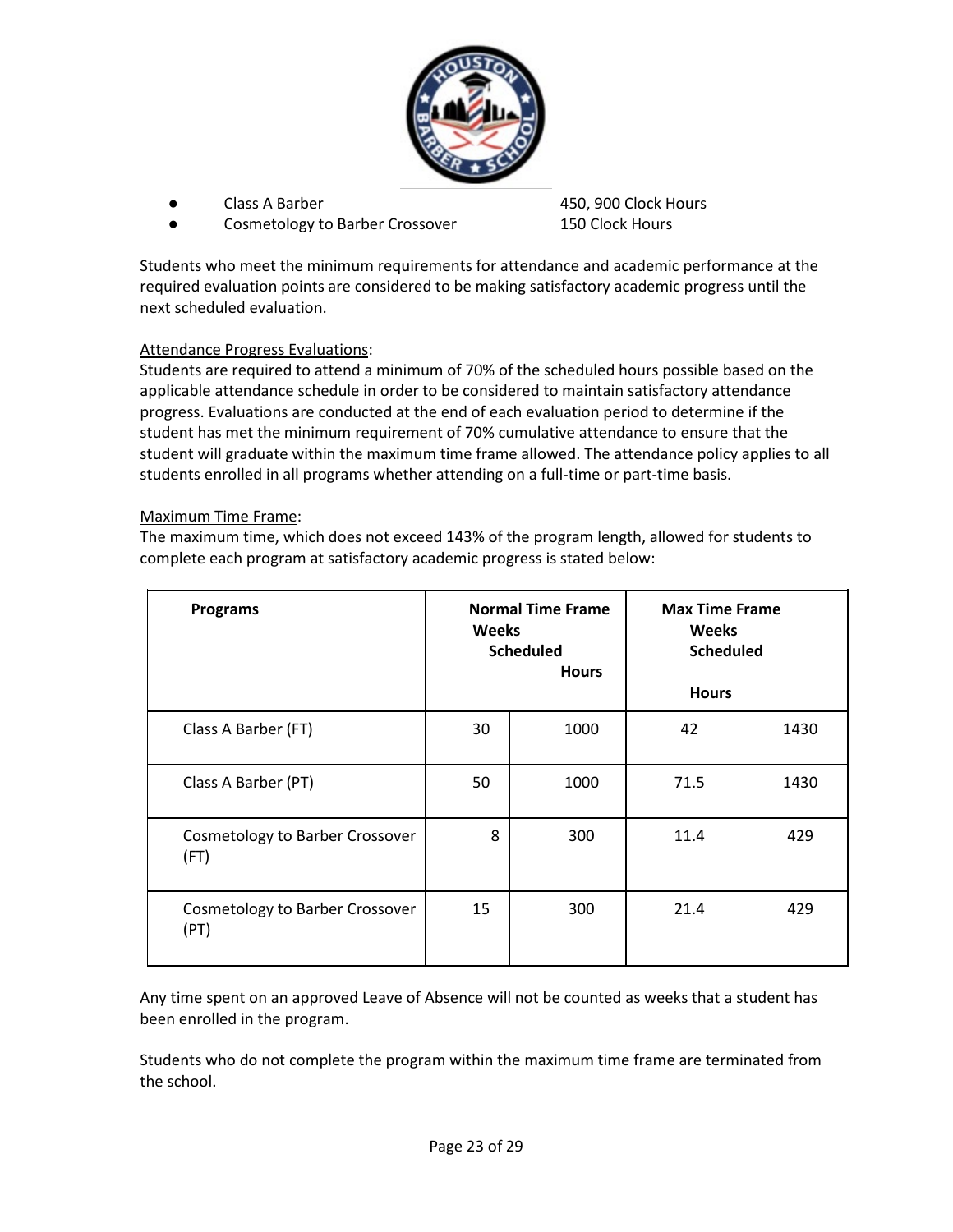

Academic Year: Class A Barber Program: 900 clock hours/30 weeks Cosmetology to Barber Crossover Program: 300 clock hours/8 weeks

## Academic Progress Evaluations:

Satisfactory progress in attendance, academic, and skill assessment is a requirement for all students and is based on actual hours for which the student contracted. For transfer students, evaluations occur at the midpoint of the contracted hours or the established evaluation periods, whichever comes first.

In order to make satisfactory academic progress, the student must achieve a minimum cumulative grade point average of 70% on assigned academic learning, written tests, and skill assessments. Final cumulative grades at each required evaluation point are weighted at 50% for written examinations and 50% for skill assessment evaluations.

Students may retake failed academic assignments or written tests one (1) time. Practical assignments are evaluated as completed and counted toward course completion only when rated as satisfactory or better. If the performance does not meet minimum standards, it is not counted and must be repeated. Numerical grades are considered according to the following scale:

- A 90-100
- B 89-80
- C 79-70
- D 69-60
- F Below 59
- W Withdrawal
- I Incomplete
- X Unofficial withdrawal

Students meeting minimum requirements for academics and attendance at the evaluation points are considered to be making satisfactory academic progress until the next evaluation period. Should a student take an approved leave of absence, the contract period of enrollment will be extended based on the length of the leave of absence. A contract extension form must be signed at the time the student returns from the leave of absence.

## Academic Warning:

Students who fail to meet minimum requirements for attendance or academic progress are placed on Warning. The student is notified in writing of the Warning status and advised of the actions required to attain satisfactory academic progress at the end of the next evaluation point through the development of an academic improvement plan, which is signed by both the student and the School Director. A copy is provided to the student with a copy retained in the student file.

If a student is receiving Title IV financial aid, the student remains eligible for financial aid during the Warning period.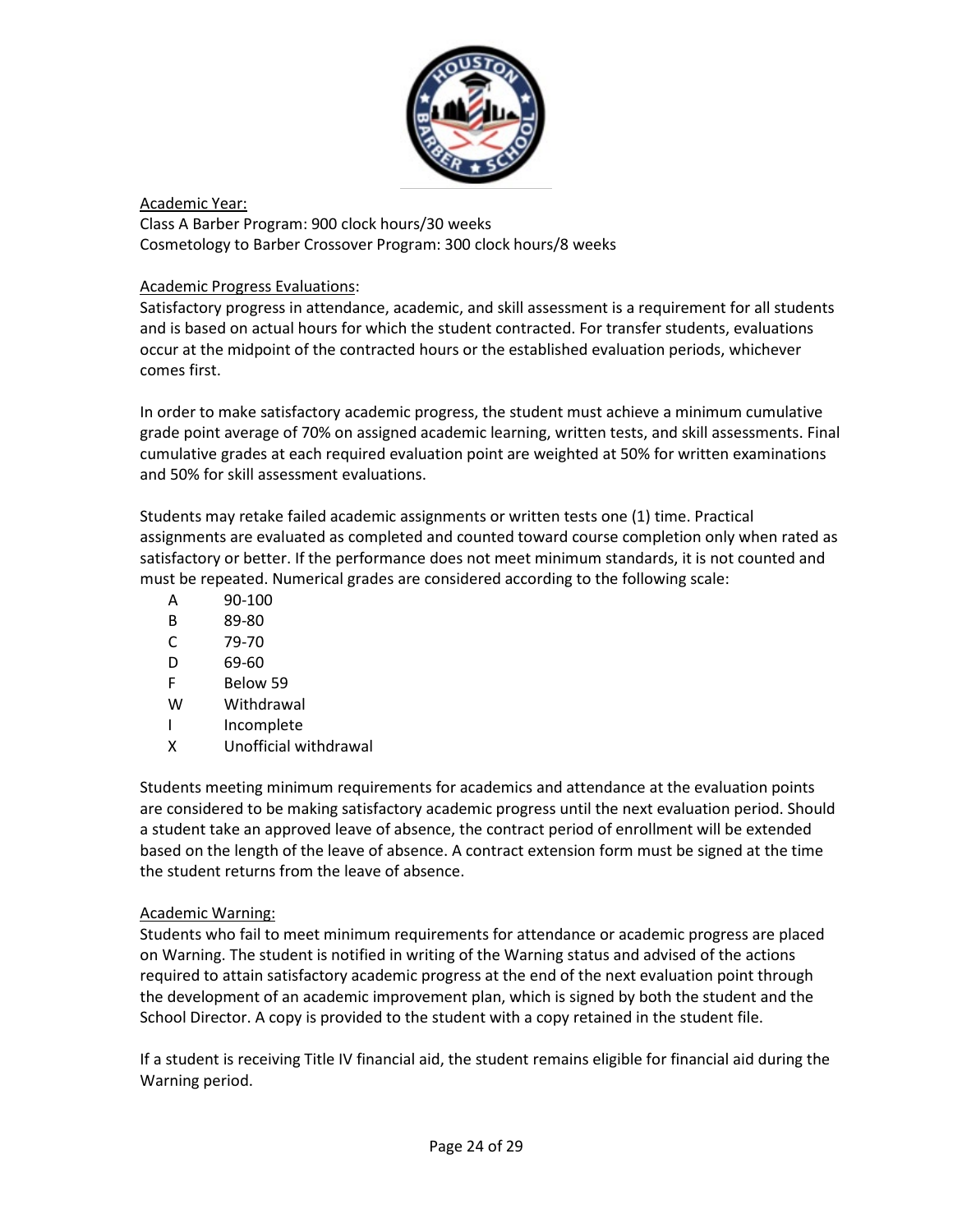

If a student fails to meet the Satisfactory Academic Progress standards at the Warning period, he or she will be terminated from Houston Barber School, subject to an appeal. Students who appeal successfully will be issued a Probation Letter and placed on Probation status. The Probation Letter will be sent to students via mail or email.

#### Appeal Procedure

If the student has been determined as not making satisfactory academic progress, the student may appeal the determination within 10 calendar days in writing to the School Director.

The student must submit a written appeal describing the reasons why s/he failed to meet satisfactory academic progress including supporting documentation of the reasons why the determination should be reversed. The student should also provide information indicating what has changed that will permit the student to achieve satisfactory academic progress by the next evaluation period. Reasons for which students may appeal a negative progress determination include death of a relative, an injury or illness of the student or special mitigating circumstance.

Appeal documents will be reviewed, and a decision made by the School Director within five (5) days of receipt of the appeal request. All documentation, including the appeal request in writing, supporting documentation, and the Director's final decision in writing, will be included in the student's file. If the student prevails upon appeal, the satisfactory academic progress determination will be updated.

## Academic Probation

If a student fails to meet the Satisfactory Academic Progress standards at the Warning period, he or she will be terminated from Houston Barber School, subject to an appeal. If a student successfully appeals the termination decision, s/he will be placed on Probation status.

The School will determine that satisfactory academic progress standards can be met by the end of the subsequent evaluation period prior to placing a student on Probation. Only students who have the ability to meet the satisfactory academic progress standards by the end of the subsequent evaluation period will be placed on Probation. The School will develop an academic improvement plan for the student that, if followed, will ensure that the student is able to meet satisfactory academic progress requirements by the point specified in the plan. The point specified will fall within the maximum time frame established for the student. The student will be advised in writing of the Probation Status and meet with the School Director to review the academic improvement plan. The plan will be signed by both the student and the School Director. A copy of the plan will be provided to the student, and a copy will be retained in the student file.

If at the end of the subsequent evaluation period, the student still has not achieved satisfactory academic progress requirements, he/she will be terminated from the School.

If a student is receiving Title IV financial aid, the student remains eligible for financial aid during the Probation period.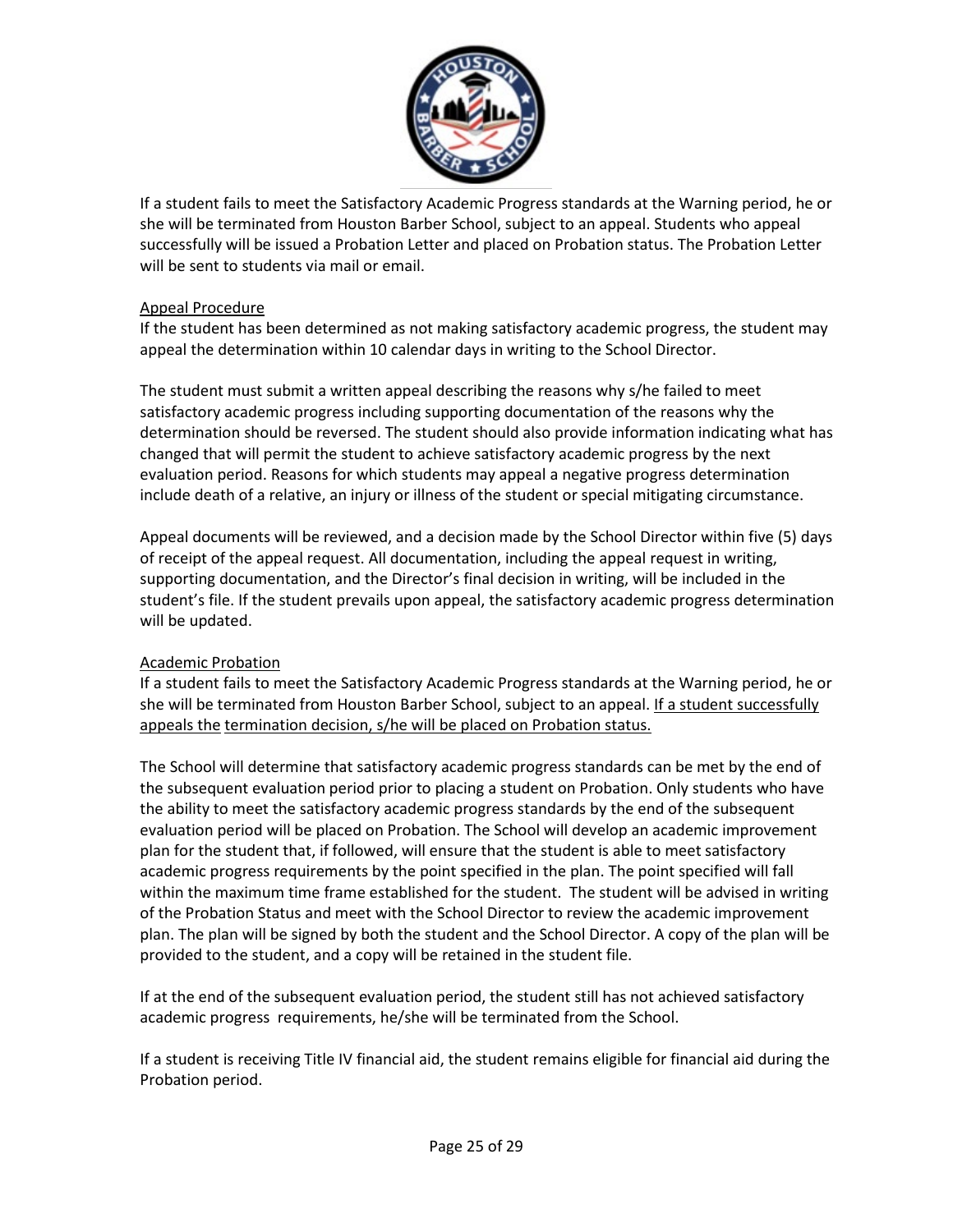

## Re-Establishment of Satisfactory Academic Progress

Students may re-establish satisfactory academic progress by meeting minimum attendance and academic requirements by the end of the warning or probationary period.

## Interruptions, Course Incompletes, Withdrawals

If enrollment is temporarily interrupted for a leave of absence, the student will return to school in the same progress status as prior to the leave of absence. Hours elapsed during the leave of absence will extend the student's contract period and maximum time frame by the same number of days taken in the leave of absence and will not be included in the student's cumulative attendance percentage calculation. Students who withdraw prior to completion of the program and wish to reenroll will return in the same satisfactory academic progress status at the time of withdrawal. SAP cannot be calculated using a grade of incomplete. Students who have received an incomplete must complete the required work as soon as possible per the makeup policy so that the SAP check can be conducted.

## Non-credit, Remedial Courses, Repetitions

Non-credit, repetitions, and remedial courses do not apply to Houston Barber School. Therefore, these items have no effect upon satisfactory academic progress standards.

## Transfer Hours

A student's transfer hours with regard to satisfactory academic progress will be counted as both attempted and earned hours for the purpose of determining when the allowable maximum time frame has been exhausted. SAP evaluation periods are based on actual contracted hours at the institution.

## • **Attendance Policy and Requirements**

## Attendance Policy

Records that show each student's attendance are maintained. Attendance records indicate the student's presence for each scheduled class period as recorded by the palm reader. These records are stored in the Genesis database, enabling Houston Barber School to make the student's attendance readily available to anyone authorized to inspect such records. The attendance policy applies to all students enrolled in all programs whether attending on a full-time or part-time basis.

As required by the TDLR, monthly records of hours attended by each student are submitted by Houston Barber School to the offices of the TDLR, Austin, Texas. Currently, the law requires, and Houston Barber School teaches programs as follows: 1,000 Clock Hours for Class "A" Barbers and 300 Clock Hours for Cosmetology to Barber Crossover

In order to meet graduation requirements, students are required to maintain a minimum of **70%** cumulative attendance to be considered maintaining satisfactory attendance progress at the program evaluation points to ensure that the student will graduate within the maximum time frame allowed. Houston Barber School does not consider absences as excused or unexcused. In order to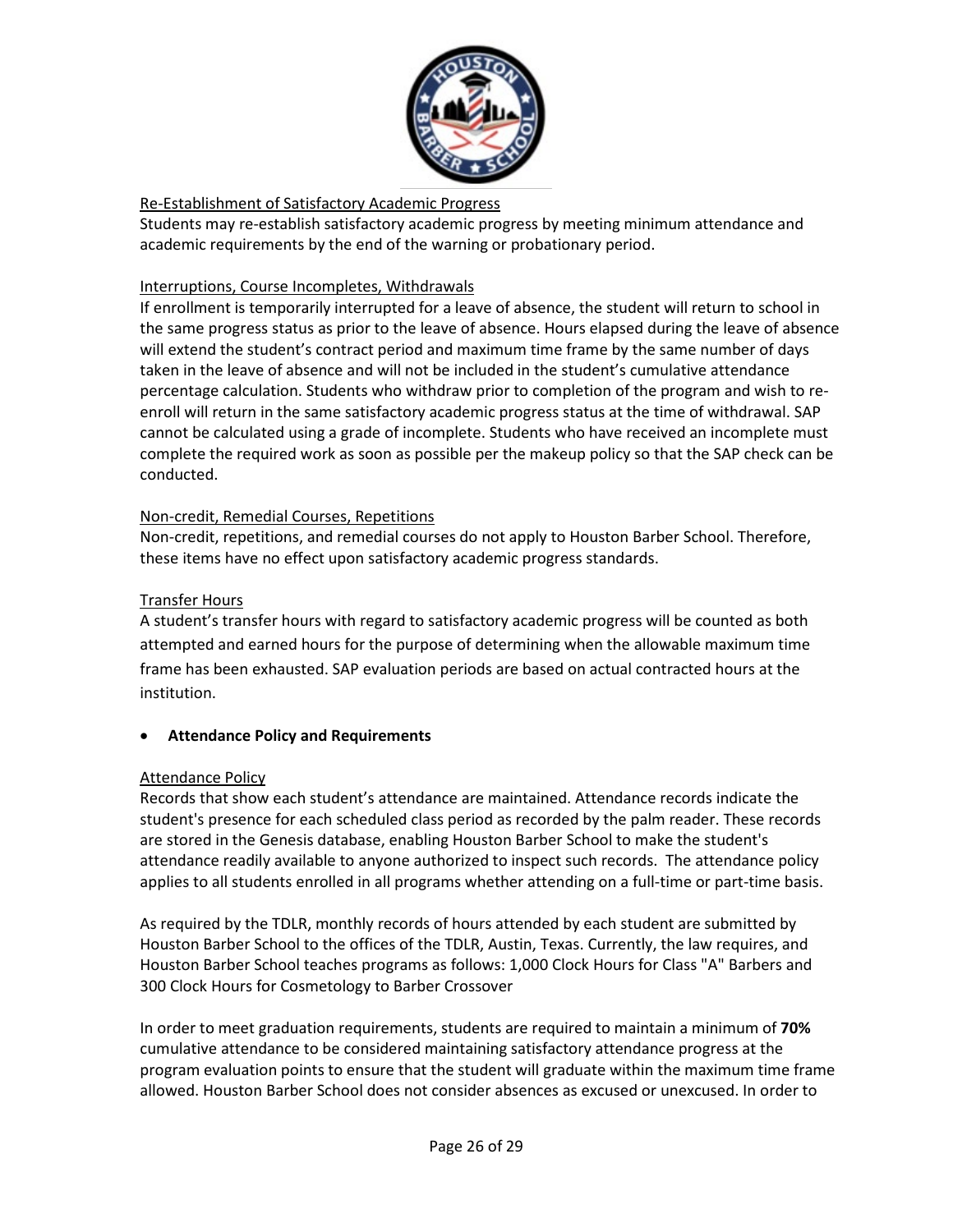

complete the program, students must complete all clock hours all contracted as indicated on the enrollment agreement.

Any student who is absent for 14 consecutive class days will be terminated from Houston Barber School. Students may re-enroll by meeting all admissions requirements at the time of re-enrollment and sign a new enrollment agreement. Students will receive credit for clock hours previously attended and coursework successfully completed. The length of the enrollment agreement will be adjusted to account for clock hours previously attended, and tuition will be reduced accordingly based on the cost per clock hour of the program.

#### Tardiness and Early Departure:

Regular hours Tuesday through Friday are 9:00 a.m. to 9:00 p.m., and Saturday hours are 8:30 a.m. to 5:00 p.m. Timely arrival and clock hour completion are requirements of a professional. Students must clock in upon arrival and clock out upon leaving the school.

Any scheduled hours missed due to absence, tardiness, or early departures will result in extended program time, increased tuition costs, or termination from the program.

#### Make-Up Work:

Any missed assignments may be completed during the next scheduled teaching cycle in which the missed work was originally assigned.

## • **Program Costs (including potential additional costs), Financial Obligations, & Payment Options**

#### **Direct Program Costs**

Tuition for Class A Barber: \$14,000.00 Tuition for Cosmetology to Barber Crossover Program: \$1,500.00

Barber Kit Fees: \$1,000.00 Book: \$300.00 State Permit Fee: \$25.00 Registration Fee: \$100.00 Re-Enrollment Fee: \$100.00

#### **Indirect Program Costs\***

*Dependent Student- Living with Parents* Loan Fees: \$80.00 Room and Board: \$4,275.00 Personal: \$450.00 Transportation: \$6,021.00

*All Other Students* Loan Fees: \$146.00 Room and Board: \$8,892.00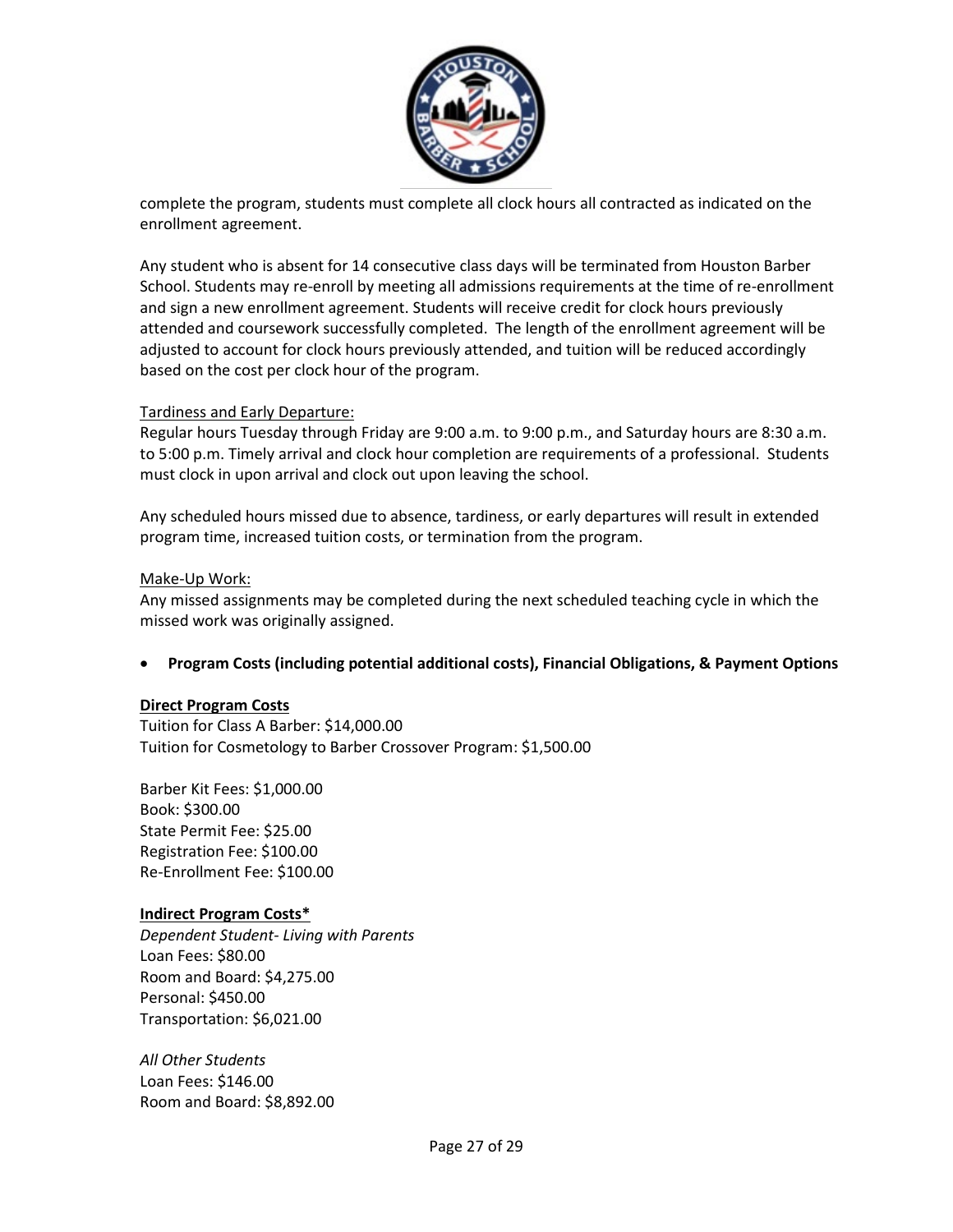

Personal: \$3,204.00 Transportation: \$3,339.99

**\*Note:** Houston Barber School requests surveys from students for transportation and living expenses every other year as required by the US Department of Education.

## Charges for Program Extension

The contract term listed on the Enrollment Agreement includes a three-week grace period beyond the expected graduation date wherein students are not subject to additional charges. This grace period is meant to cover absences for illness or unexpected school closures. Students who extend beyond the contract term, inclusive of the grace period, and continue to study at Houston Barber School must sign a contract extension and will be charged at the following clock hour rates based on published rates to be paid in advance:

- Class A Barber \$14.00 per clock hour
- Cosmetology to Barber Crossover Program \$5.00 per clock hour

## Charges for Re-enrollment

The school will charge a re-enrollment fee to students who have withdrawn and wish to re-enter more than 30 days after termination, of \$100.00. The tuition rates current at the time of re-entry will apply to the balance of training hours needed for students who re-enroll more than 30 days after the formal withdrawal date unless mitigating circumstances apply.

## Transcript Fee

The school may charge a \$10.00 transcript fee for transcript requests.

## Reduction of Tuition Charges

Houston Barber School offers promotional pricing from time to time for all students enrolling within the designated promotional period. In order to qualify, the student must meet all required admissions criteria and submit all required documentation within the allotted time.

#### Indirect Costs

Indirect costs associated with attendance at Houston Barber School may consist of the following: miscellaneous expenses (e.g. computers), transportation costs, personal costs, dependent care, room and board, disability expenses and loan fees (e.g. loan fee for a Direct Loan).

Houston Barber School does not offer campus housing.

#### Payment Options and Payment Plans

Payment options include:

- Full payment at time of signing the Enrollment Agreement;
- Payment of registration fee at time of signing the Enrollment Agreement with the balance paid prior to the start date of the program;
- An approved payment plan at the time of signing Enrollment Agreement;